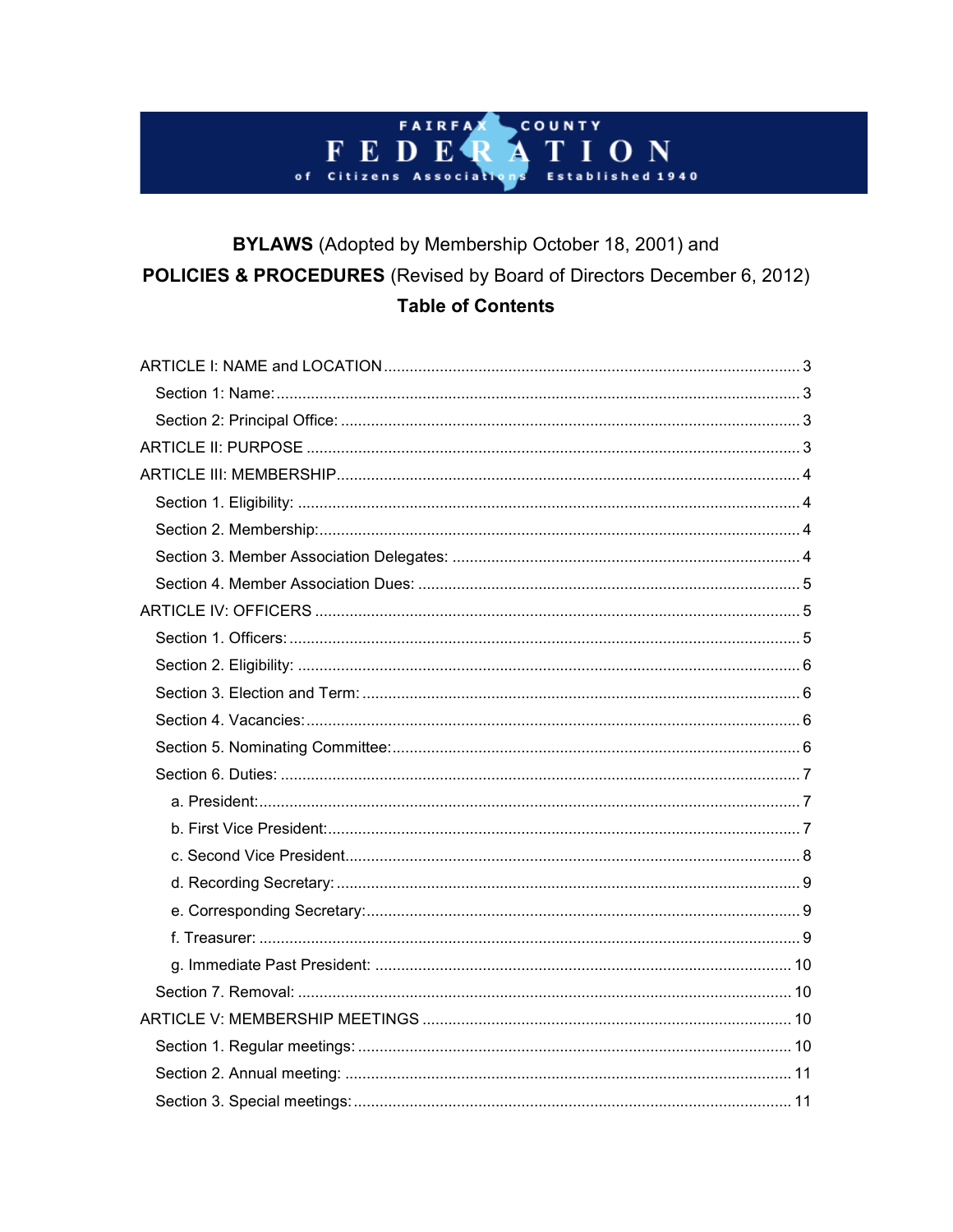# FAIRFAX COUNTY FEDERATION OF CITIZENS ASSOCIATIONS<br>Bylaws (2001) and Policies and Procedures (2012)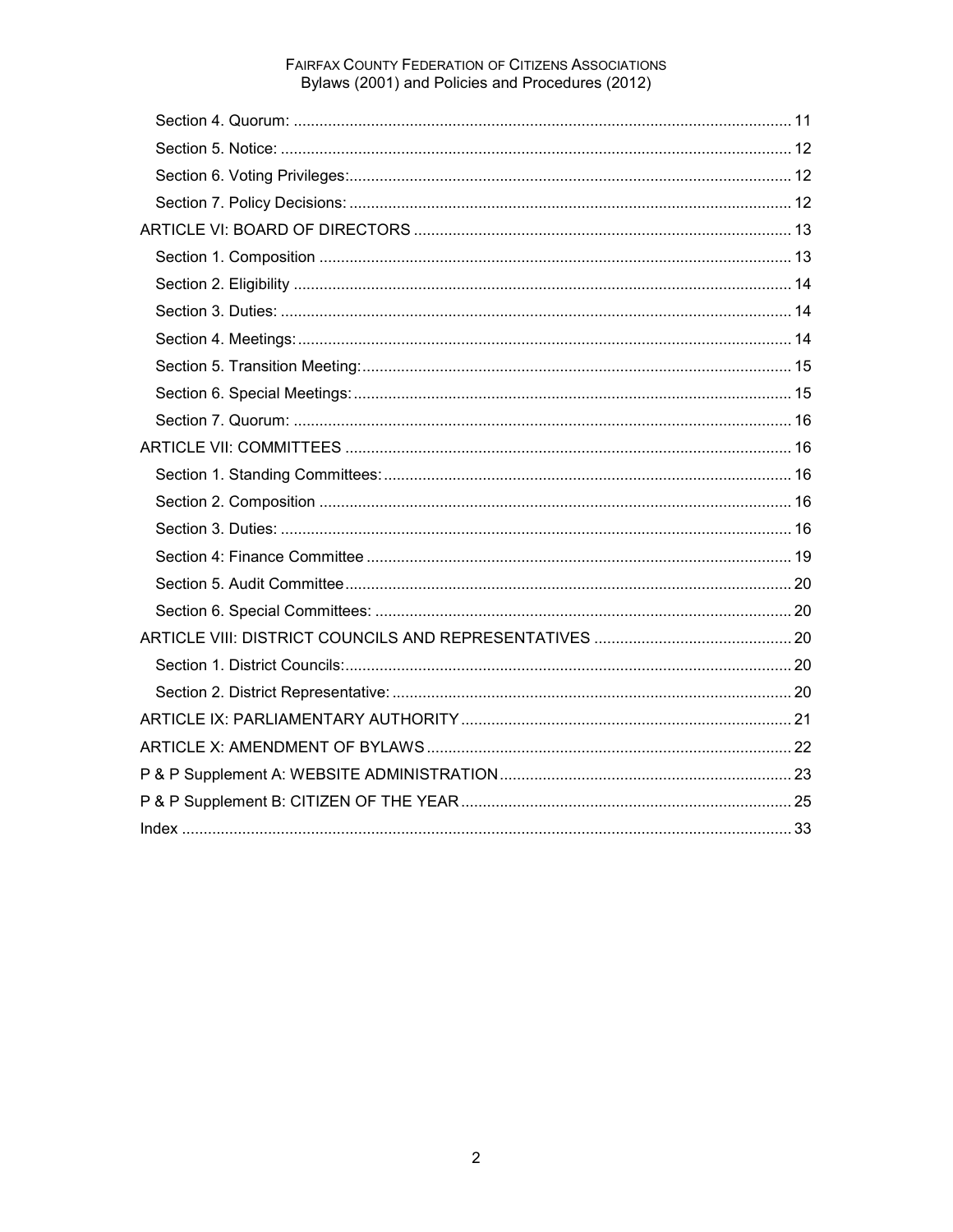Bylaws provide the outline structure and headings; the bylaws text is serif**.** 

Policies & procedures follow and supplement individual bylaws sections. Policies and procedures sections begin with "P&P"; paragraphs are indented, and font is sans serif. Supplements A—Website Administration & B—Citizen of the Year are entirely policies and procedures.

# **ARTICLE I: NAME and LOCATION**

#### *Section 1: Name:*

The Fairfax County Federation of Citizens Associations, Inc., is a Virginia nonprofit, nonstock corporation incorporated under the Virginia Nonstock Corporation Act (Chapter 10 of Title 13.1 of the Code of Virginia.

P&P The responsibility for continuing status as a Commonwealth of Virginia nonstock corporation shall be the responsibility of the **TREASURER** who must complete each August an annual report (and attach the required annual filing fee check) for the Virginia Corporation Commission identifying the Federation's Registered Agent as having a mailing address at the Federation's principal office.

### *Section 2: Principal Office:*

The principal office of the Corporation, hereinafter called the Federation, shall be located in Fairfax County, Virginia, at a location as designated by the Board of Directors.

P&P The principal office of the Federation shall be identified as P.O Box 3913, Merrifield, VA 22116-3913.

# **ARTICLE II: PURPOSE**

The purpose of the Federation is to promote the interests of citizens associations in Fairfax County and to further the common good and general welfare of the citizens of Fairfax County. The Federation is organized and operates on a nonprofit, nonpartisan, and nonsectarian basis.

P&P The By-Laws limitation to nonpartisan activities prohibits endorsement of candidates for elected office by the Federation general membership, the Board of Directors, and Federation Officers, and Committee Chairs (and Co-Chairs) citing a present or former Federation role.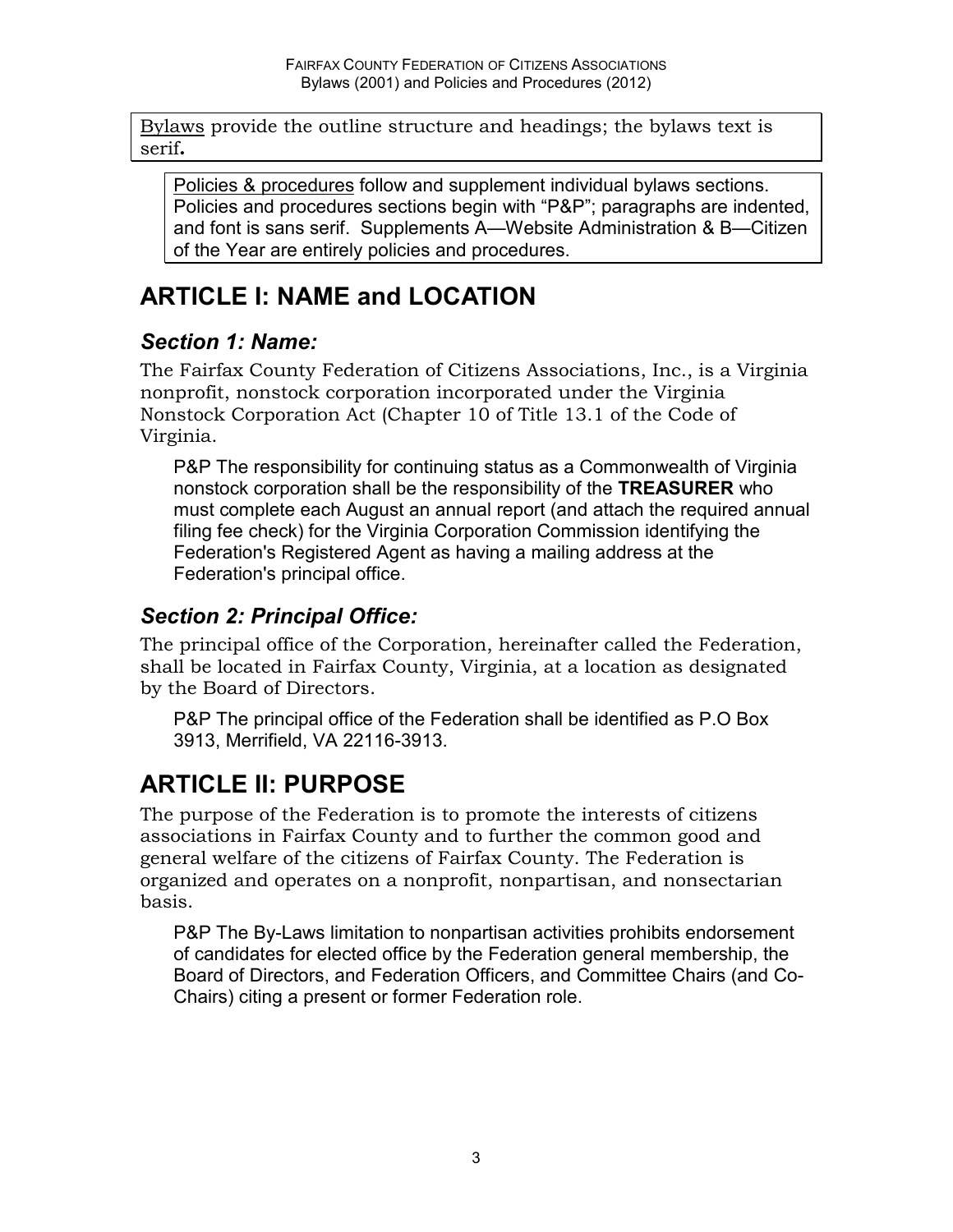# **ARTICLE III: MEMBERSHIP**

### *Section 1. Eligibility:*

A citizens association must be organized and operated for nonprofit, nonpartisan civic activity. Such association must represent at least ten housing units. This requirement may be waived by the Board of Directors.

P&P The **FIRST VICE PRESIDENT** shall report any request to waive the minimum housing unit membership requirement to the Board with a recommendation for action.

#### *Section 2. Membership:*

Membership shall be granted annually to each eligible association upon the payment of annual membership dues as determined by the membership.

P&P The **FIRST VICE PRESIDENT** shall maintain an official roll of current dues-paid Association Members and their designated Delegates and Alternates.

#### *Section 3. Member Association Delegates:*

Each member association representing fewer than 100 housing units shall be entitled to one delegate and one alternate delegate, each member association representing 100 through 1000 housing units shall be entitled to two delegates and two alternate delegates, and each member association representing more than 1000 housing units shall be entitled to three delegates and three alternate delegates. The names of such delegates and alternate delegates shall be submitted to the Federation in writing.

P&P The counting of housing units represented shall be based on the number of housing units in the geographical area served by the association and not its current year dues-paid membership.

The **FIRST VICE PRESIDENT**'s membership solicitations for annual dues shall include a form for listing---for each authorized Delegate or Alternate---a name, mailing address, telephone number, and email address. The Federation Website shall include a copy of the application form. Authorized representatives may be re-designated at any time during the year.

A current printout of dues-paid Association Members and designated Delegates and Alternates shall be brought to each membership meeting by the **FIRST VICE PRESIDENT** and available for review at the sign-in table at each membership meeting.

Whenever the First Vice President cannot be present, he or she will arrange for the **SECOND VICE PRESIDENT** or other substitute sign-in officer to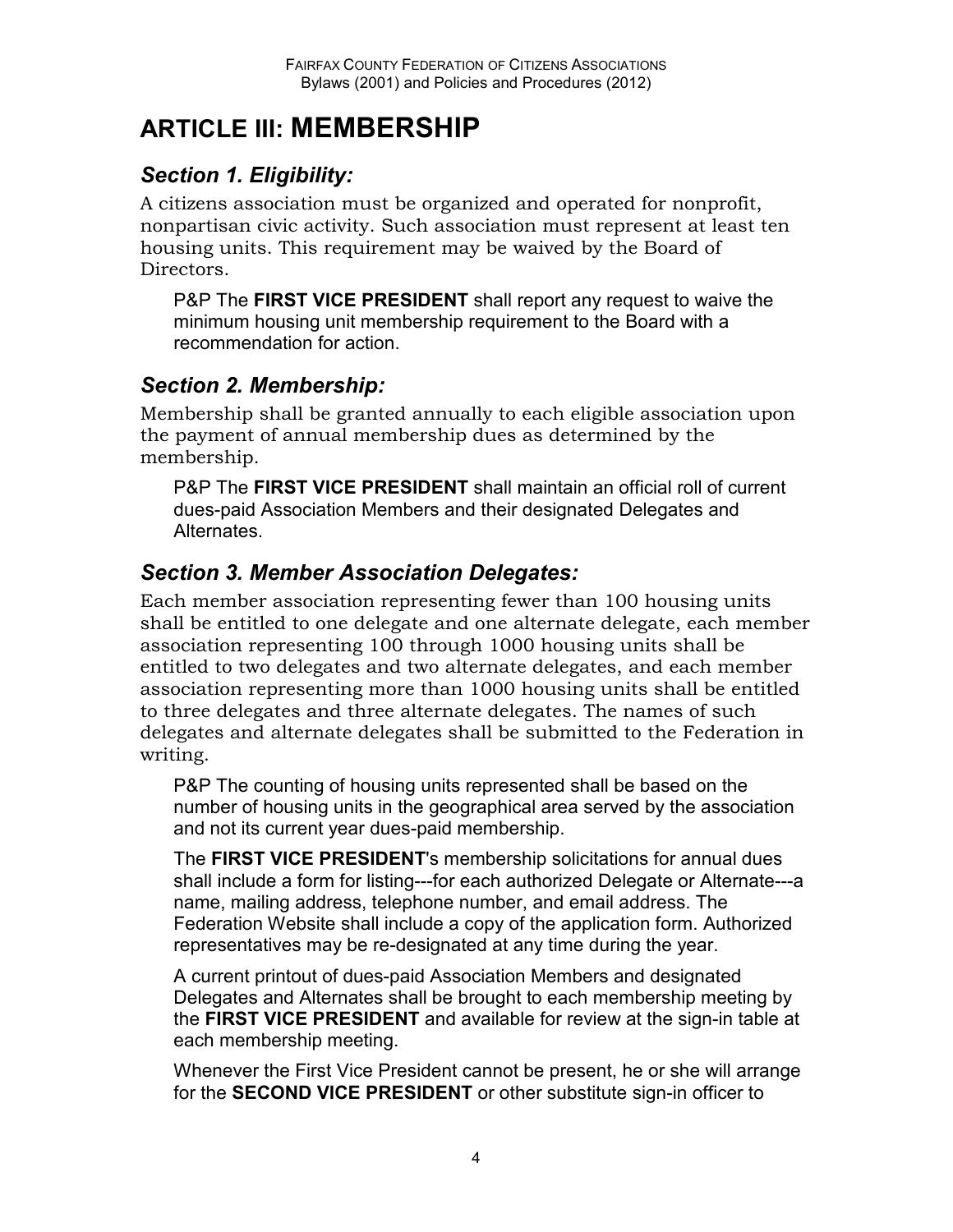obtain a current printout. The first representative of an Association signing in at a membership meeting shall be furnished, as appropriate, a "1" or "2" or "3" card for use by the delegation at times of voting.

A majority of the delegation present shall determine how that Association's vote shall be cast unless, when more than one representative is present from an Association entitled to cast more than one vote, the representatives present elect to trade in their initially assigned voting card for individual cards totaling the Association's total authorized representation.

### *Section 4. Member Association Dues:*

The membership year shall run from July 1 through June 30 of the following year. Written notice of any proposed change in dues for the following membership year shall be recommended by the Board of Directors, published in the notice of, and considered for adoption at, the annual meeting.

P&P A recommendation by the Board of Directors to the membership to amend the existing dues structure may be proposed only by a majority vote of Directors at its final Board Meeting preceding the Association's Annual Meeting in May for placement on the call of the Annual Meeting.

To encourage the enrollment of new members, for any Association for which records of the **FIRST VICE PRESIDENT** show no dues payment to the Federation within the past three years, membership applicants, January 1st through June 30th, respective to their size category, may choose between: (1) paying one-half of the dues for a membership extending only to June  $30<sub>th</sub>$ of the current year; OR (2) paying a full year of dues for a membership extending through June  $30<sub>th</sub>$  of the succeeding year.

As a courtesy to incumbent Associations whose membership renewal payments are pending on June  $30<sub>th</sub>$ , their Delegates and Alternates shall continue voting privileges at Federation meetings through December 31st.

# **ARTICLE IV: OFFICERS**

### *Section 1. Officers:*

The officers of the Federation shall consist of a President, First Vice President, Second Vice President, Recording Secretary, Corresponding Secretary, and Treasurer.

P&P The duties of any one office may be divided among co-office holders when a recommendation to do so by the Nominating Committee has been approved by the Board of Directors prior to the general membership meeting at which an election is scheduled. When more than one co-office holder is present at a meeting where that officer has power to vote, they shall consult on who shall cast votes during that meeting, and, if they cannot agree, no vote shall be cast representing that office.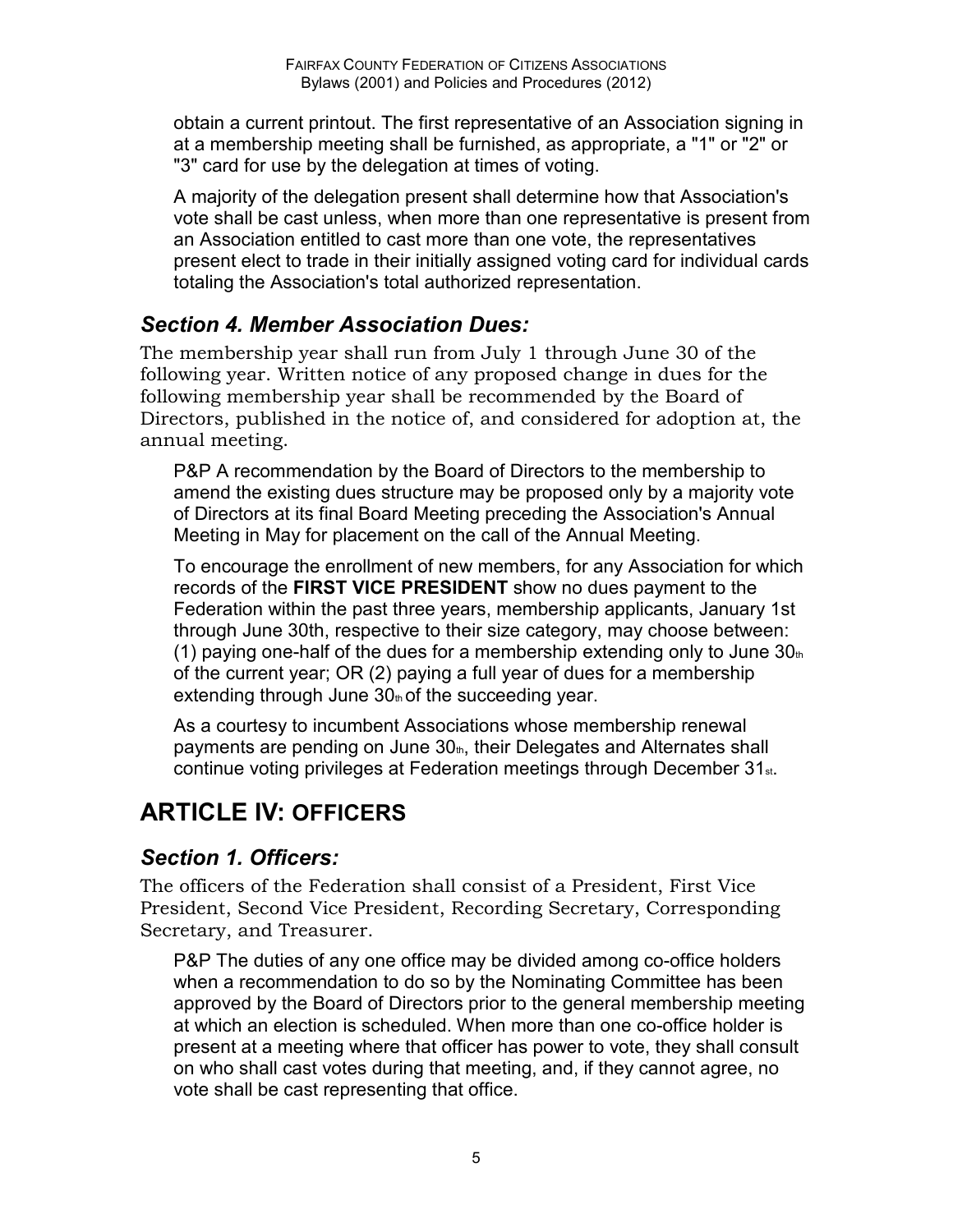### *Section 2. Eligibility:*

Any adult resident of Fairfax County may serve as officer except that the President, First Vice President or Second Vice President may not be a candidate for or hold an elective office, serve on the Fairfax County Board of Zoning Appeals or the Planning Commission, or be an officer of a partisan political party.

P&P Partisan political party officeholders shall be defined to include national, commonwealth, county, or magisterial district chairs, vice chairs, secretaries, treasurers, and candidate campaign chairs or treasurers for candidates: (1) on partisan ballots; OR (2) on non-partisan ballots where nominees are traditionally party endorsed.

### *Section 3. Election and Term:*

The officers shall be elected by majority vote at the annual meeting and shall take office on July 1. They shall be elected annually and shall serve for a one-year term or until their successors are elected.

P&P If no candidate receives a majority on the first ballot, a second ballot shall be cast limited to the top two vote recipients on the first ballot. If any ballot results in a tie, selection shall be determined by lot.

### *Section 4. Vacancies:*

Any vacancy occurring in an elected office shall be filled for the unexpired term by a majority vote at the next regular meeting. Pending the election of a new officer, the President may appoint a person to fill the vacancy temporarily.

P&P Nominating Committee recommendations to fill vacancies in an elected office shall be reported as the first item of business at the next membership meeting. If included in the call for the meeting, election shall be the first order of business. If not included in the call, the election shall be the last item of business preceding adjournment.

### *Section 5. Nominating Committee:*

A Nominating Committee of five (5) persons shall be appointed by the President within thirty (30) days after assuming office. The Nominating Committee shall be chaired by the most recent Past President available to serve and shall consist of two District Chairs or District Representatives, and two member association delegates or alternate delegates. Members shall serve one-year terms concurrent with the membership year. The Nominating Committee shall propose a slate for one-year terms and nominations to fill unexpired terms created by vacancies. The Nominating Committee slate for the annual election shall be published in the notice of the annual meeting.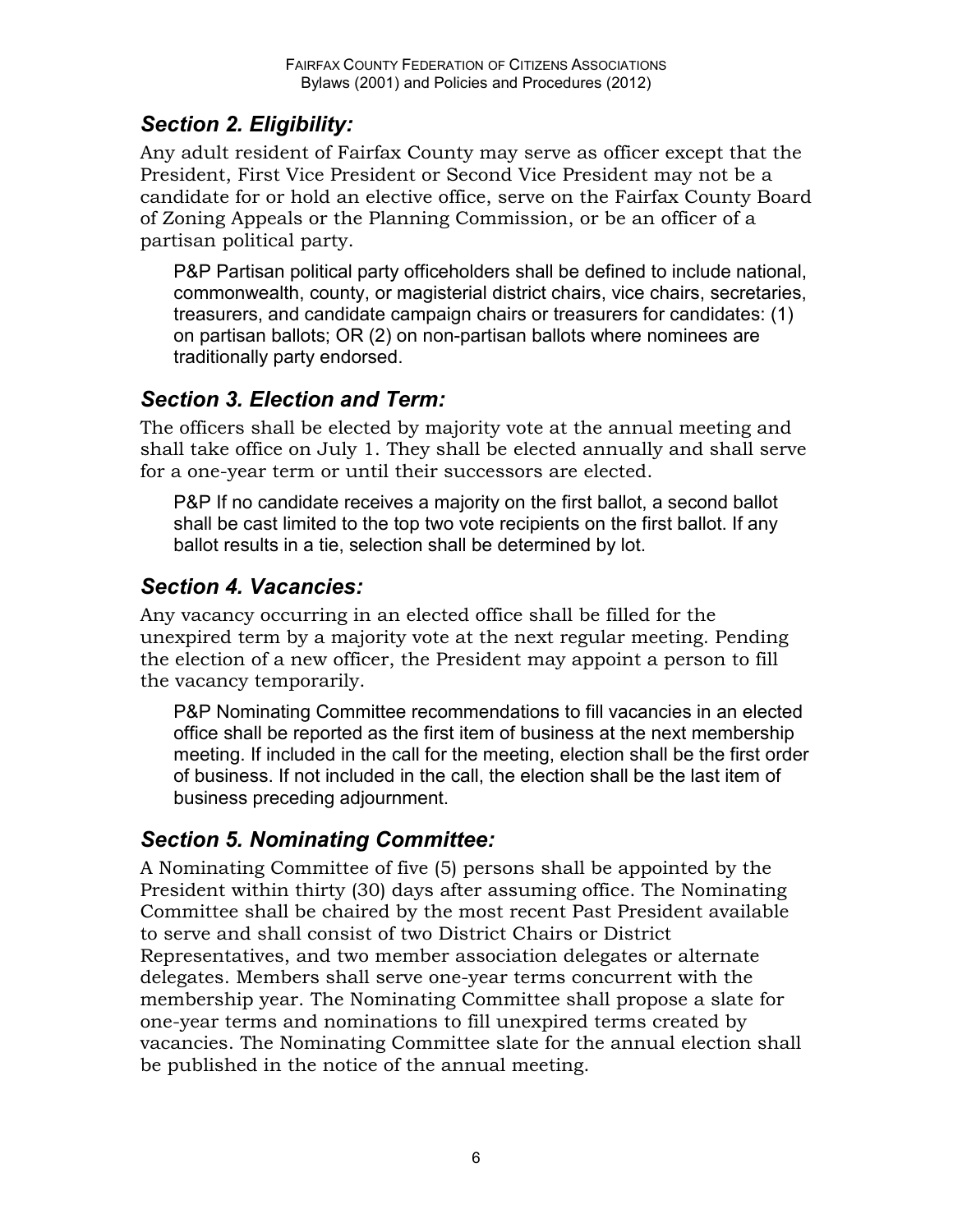P&P The **PRESIDENT** shall report **NOMINATING COMMITTEE**  appointments to the Board at the first Board Meeting following July 1st. Recruitment of candidates for election at the Annual Meeting shall begin with an initial Nominating Committee meeting held no later than February. The Nominating Committee shall provide a progress report on the status of its recruitment efforts at Board Meetings held in March and April. The Nominating Committee's slate shall be published in the call for the May annual meeting. Nominating Committee member consultations may occur at a called meeting or by electronic communications. Following any Nominating Committee report, nominations from the floor are in order.

### *Section 6. Duties:*

In addition to those duties as directors of the Federation, the duties of officers shall be such as usually pertain to their respective offices and defined in these By-Laws.

#### **a. President:**

The President shall preside at all meetings of the Federation; shall appoint special committees; shall appoint nonelected directors as specified in Article VI, Section 1, and Federation representatives to non-Federation boards, authorities and commissions, subject to the approval of a majority of the directors; shall ensure that the duties of the elected officers and the committees are carried out; shall have general supervision of the Federation's affairs; shall ensure that all written records are preserved; and shall speak on behalf of the Federation. The President may assign any duty to another director or to a delegate. The President shall be ex-officio a member of all committees except the Nominating Committee and the Audit Committee.

P&P The **PRESIDENT** shall prepare an AGENDA for each Association meeting and each Board Meeting. The **PRESIDENT**, or a designee, shall review mail deposited at P.O. Box 3913, Merrifield, VA 22116-3913 at least weekly. The **PRESIDENT, FIRST VICE PRESIDENT,** and **TREASURER** will concur on a process for distribution of membership application information to both the **FIRST VICE PRESIDENT** and the **TREASURER** and for assuring that checks, bills, and bank statements are routed to the **TREASURER.**  Other incoming information shall be forwarded to the appropriate officer or committee chair for review. The **PRESIDENT** shall immediately inform the **SECOND VICE PRESIDENT** of each appointment made to a board, authority, commission, or advisory group. The **PRESIDENT** shall approve all news media releases.

#### **b. First Vice President:**

The First Vice President shall preside at meetings of the Federation in the absence of the President; shall serve as the Membership Chair and maintain a current list of member associations and publish their list in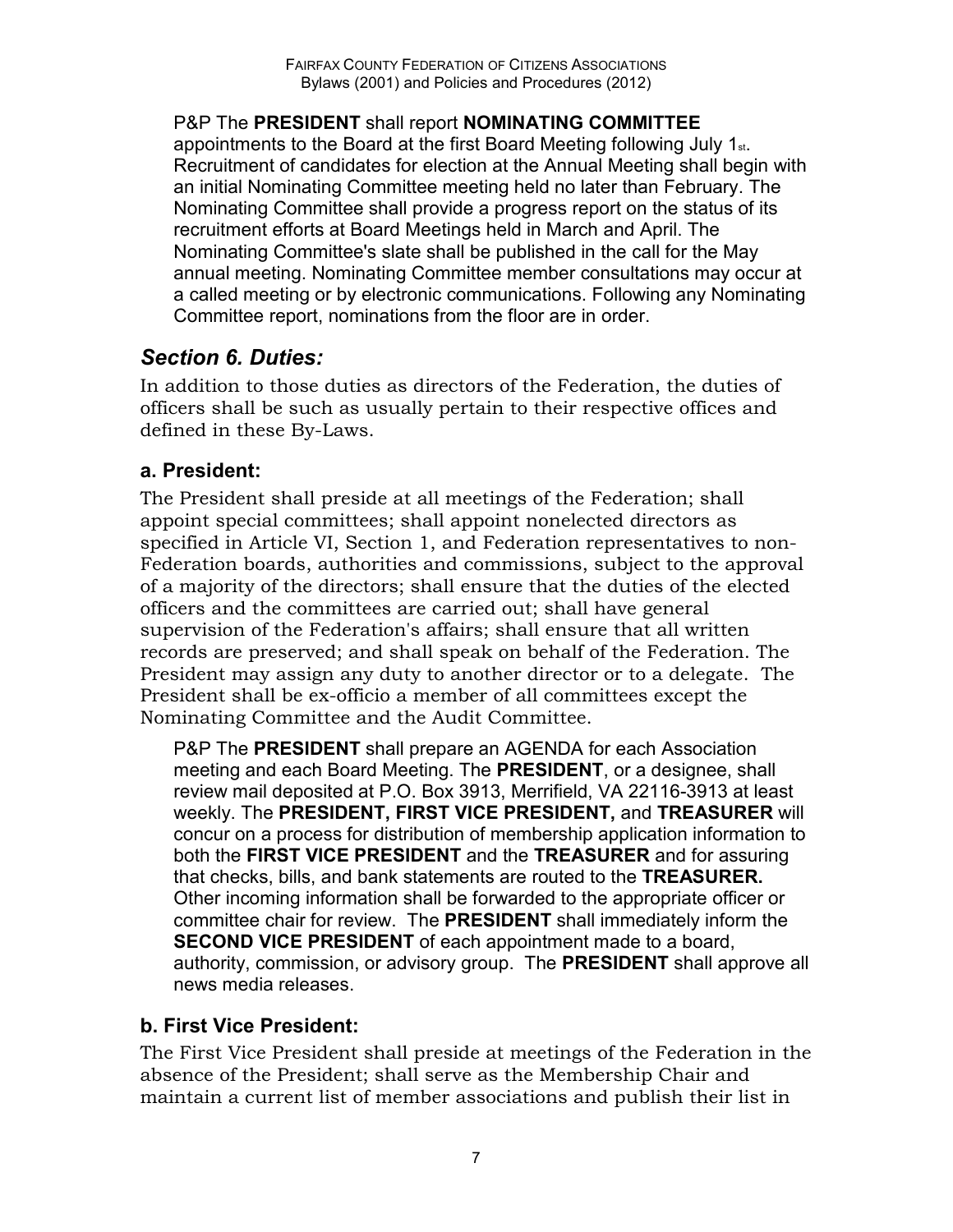the Federation Bulletin; shall organize an annual membership drive; shall solicit dues payments from associations in arrears; and shall perform such other duties as may be assigned by the President.

P&P The **FIRST VICE PRESIDENT** shall maintain a membership database; print out a Delegate and Alternate listing for use at the check-in table at each Association membership meeting; and produce from it labels for meeting notices. As an alternative for hard-copy labels for meeting notices, the **FIRST VICE PRESIDENT** may produce a two-part list consisting of (1) email addresses for designated addressees who have furnished email addresses and (2) hard-copy mailing address labels for designated addressees who have not furnished email addresses.

Authorized requestors of the database shall be offered the option to receive hard-copy mailing labels or a combination email addressees and hard-copy labels as described in (1) and (2) above. Labels shall also be furnished to any Association Delegate or Alternate or member Association President or Federation Officer or Director certifying that its use will be to exercise an option under Article X.

To assist the **FIRST VICE PRESIDENT** with membership recruitment duties, the **PRESIDENT** may appoint an additional Membership Co-Chair. The Membership Chair (or Co-Chairs) shall recruit additional Membership Committee members as under procedures of ARTICLE VII, Section 2. The duties of the **MEMBERSHIP COMMITTEE** shall be to (1) maintain an active list of all association members and their contacts, (2) perform annual renewal outreach to current year member associations in May or June of each year; (3) perform reinstatement outreach to former member associations whose membership has lapsed in the past two years; (4) actively solicit new association memberships utilizing the assistance of **DISTRICT COUNCIL REPRESENTATIVES** currently serving on the Board of Directors; and (5) maintain liaison with the **TREASURER** to jointly identify current dues-paid associations eligible to vote at General Membership Meetings.

#### **c. Second Vice President**

The Second Vice President shall preside at meetings of the Federation in the absence of the President and First Vice President; shall maintain a current list of Federation appointees to various boards, authorities, commissions and other advisory groups; shall secure semi-annual activity reports from each such appointee; shall arrange Federationsponsored events including training seminars and forums and shall perform such other duties as may be assigned by the President.

P&P The **SECOND VICE PRESIDENT** shall seek periodic reports from each Federation appointee to a board, authority, commission or advisory group; shall obtain written activities reports from appointees semi-annually for distribution to the Board; and shall advise such appointees that they are to represent Federation positions if established for specific issues (giving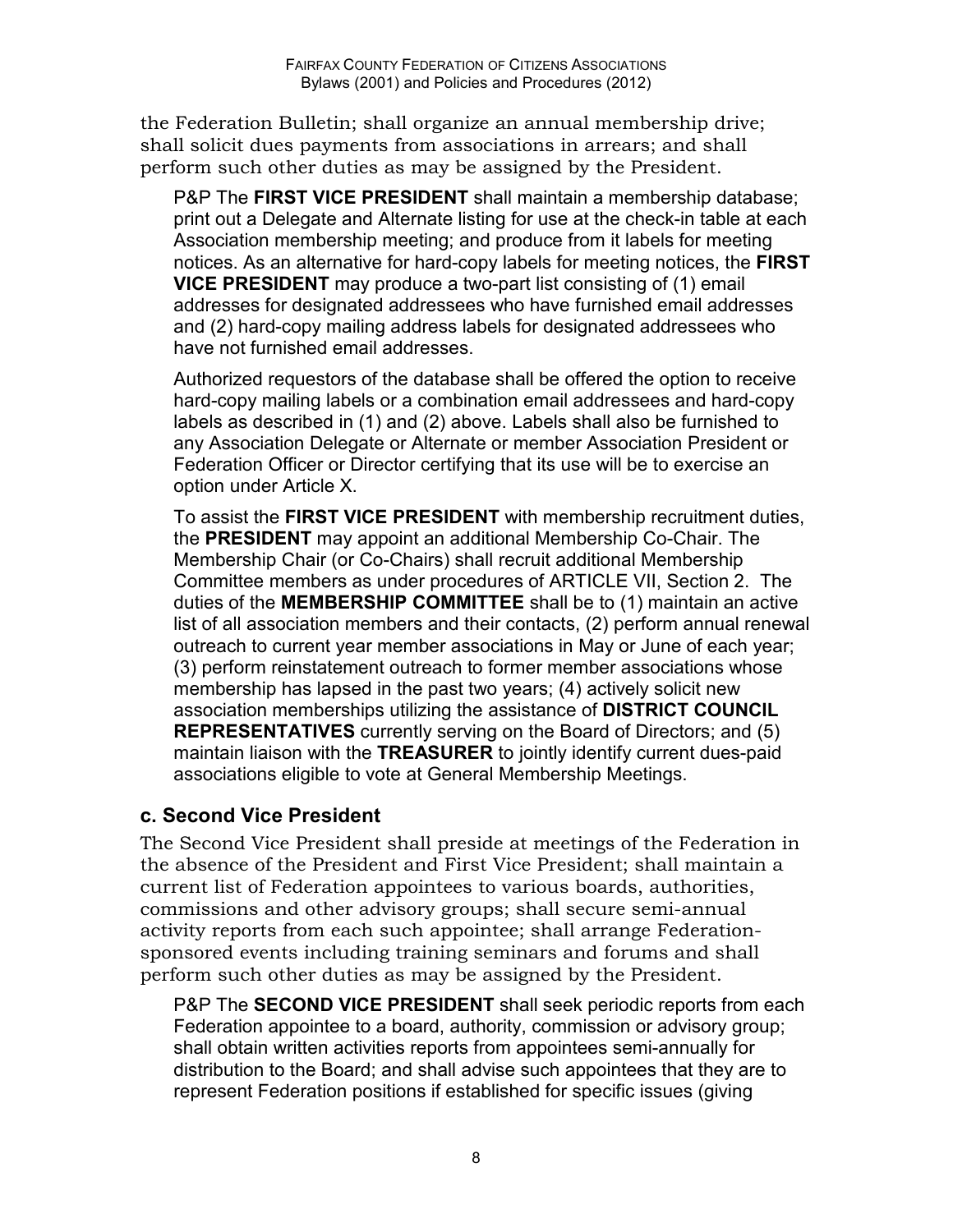consideration to the purpose of the Federation), may vote their consciences on other issues, and should consult the President or Board of Directors for guidance when in doubt as to the appropriate position a Federation representative should take.

#### **d. Recording Secretary:**

The Recording Secretary shall record the meetings of the Board of Directors and the Federation; shall assume the duties of the President and Vice Presidents in their absences; and shall perform such other duties as may be assigned by the President.

P&P Within two weeks following each Association meeting and Board meeting, the **RECORDING SECRETARY** shall distribute by email a draft of the Minutes of that meeting setting a turnaround time for comments. The **RECORDING SECRETARY** shall distribute at the beginning of each meeting printed copies of the proposed Minutes of the previous meeting for final review and revisions before approval of a final version for incorporation in permanent records.

When the **RECORDING SECRETARY** must serve as presiding officer in the absence of the President and both Vice Presidents, the **RECORDING SECRETARY** shall appoint a Secretary Pro-Tem to serve for the remainder of that meeting.

#### **e. Corresponding Secretary:**

The Corresponding Secretary shall provide copies of all resolutions and positions approved by the Federation to appropriate local, state and/or federal officials and the news media and shall perform such other duties as may be assigned by the President.

P&P The **CORRESPONDING SECRETARY** shall maintain a current list of local, commonwealth, and federal officials with their preferred contact information (mail or electronic) for the distribution of resolutions approved by the Federation and news releases approved by the President. The **CORRESPONDING SECRETARY** shall direct that official stationery, news release headings, and other Federation information distributions include the Website address.

#### **f. Treasurer:**

The Treasurer shall receive, deposit, and disburse all funds of the Federation and shall maintain complete and accurate financial records; shall prepare an annual financial report; shall chair the Finance Committee; and shall perform such other duties as may be assigned by the President.

P&P The **TREASURER** shall be responsible for all disbursements. Items within an annual budget line-item shall be first approved by the Federation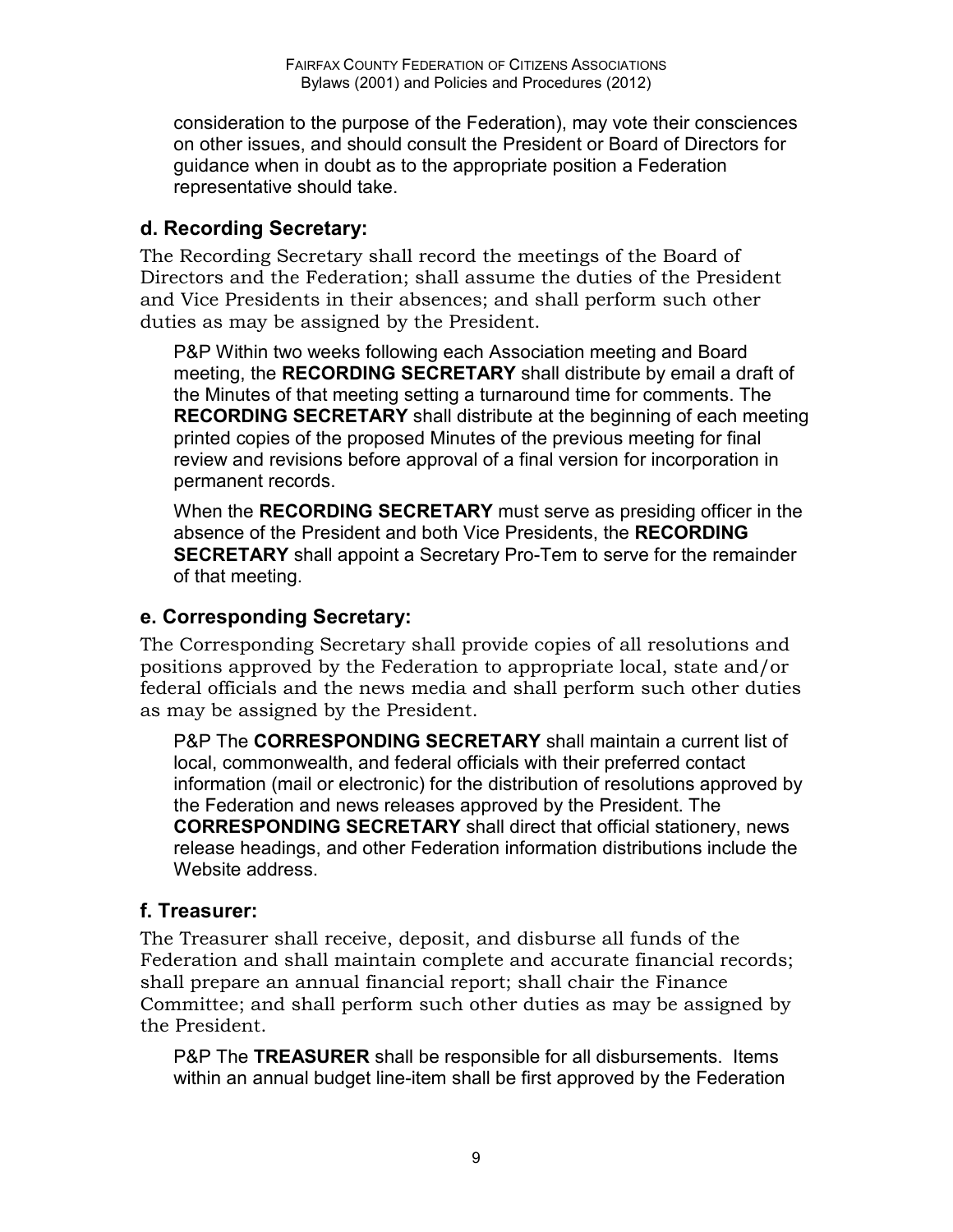official responsible for activities related to that line-item by signing "approved by by by bon each billing forwarded to the Treasurer for payment.

The **TREASURER** shall designate, with approval of the **PRESIDENT**, one other Officer to be a bank account signatory authorized to make disbursements in the absence of the Treasurer. When a payee is one of the two authorized check signers, the check shall be signed by the other authorized signer.

#### **g. Immediate Past President:**

The most recent Immediate Past President able to serve shall serve as chair of the Nominating Committee; shall chair the annual Awards Selection Committee; and shall chair the annual Awards Banquet Committee.

P&P When the **IMMEDIATE PAST PRESIDENT** is not available to serve in a By-Law assigned role; the President shall have broad discretion to recruit one or more substitutes from among Past Presidents willing to serve. The Awards Selection Committee and annual Awards Banquet Committee shall function under guidelines of *Supplement B*.

### *Section 7. Removal:*

A minimum of ten (10) member associations may petition in writing for consideration of removal of an officer from office. Such petition shall be submitted at a regular meeting. A hearing on the complaint shall be held at a regular or special meeting not more than two (2) months after submission of the complaint and after written notice of such complaint to all member associations and the Board of Directors. Disposition of the complaint shall be by ballot; removal shall require a three-fourths (3/4) vote.

P&P A petition for removal shall contain the signatures of a minimum of one Delegate or Alternate to the Federation or Member Association President from each of the ten or more Associations petitioning for removal action.

# **ARTICLE V: MEMBERSHIP MEETINGS**

### *Section 1. Regular meetings:*

Regular meetings shall normally be held monthly except during the summer on such date and at such time and place as designated by the Board of Directors.

P&P Regular Association meetings shall be called on the third Thursday at 7:30 p.m. at the Board calendared location announced on the Federation Website and published in *The Bulletin*, unless a different date, time, location, or cancellation is approved by the Board. July and August meetings may be cancelled at the discretion of the Board.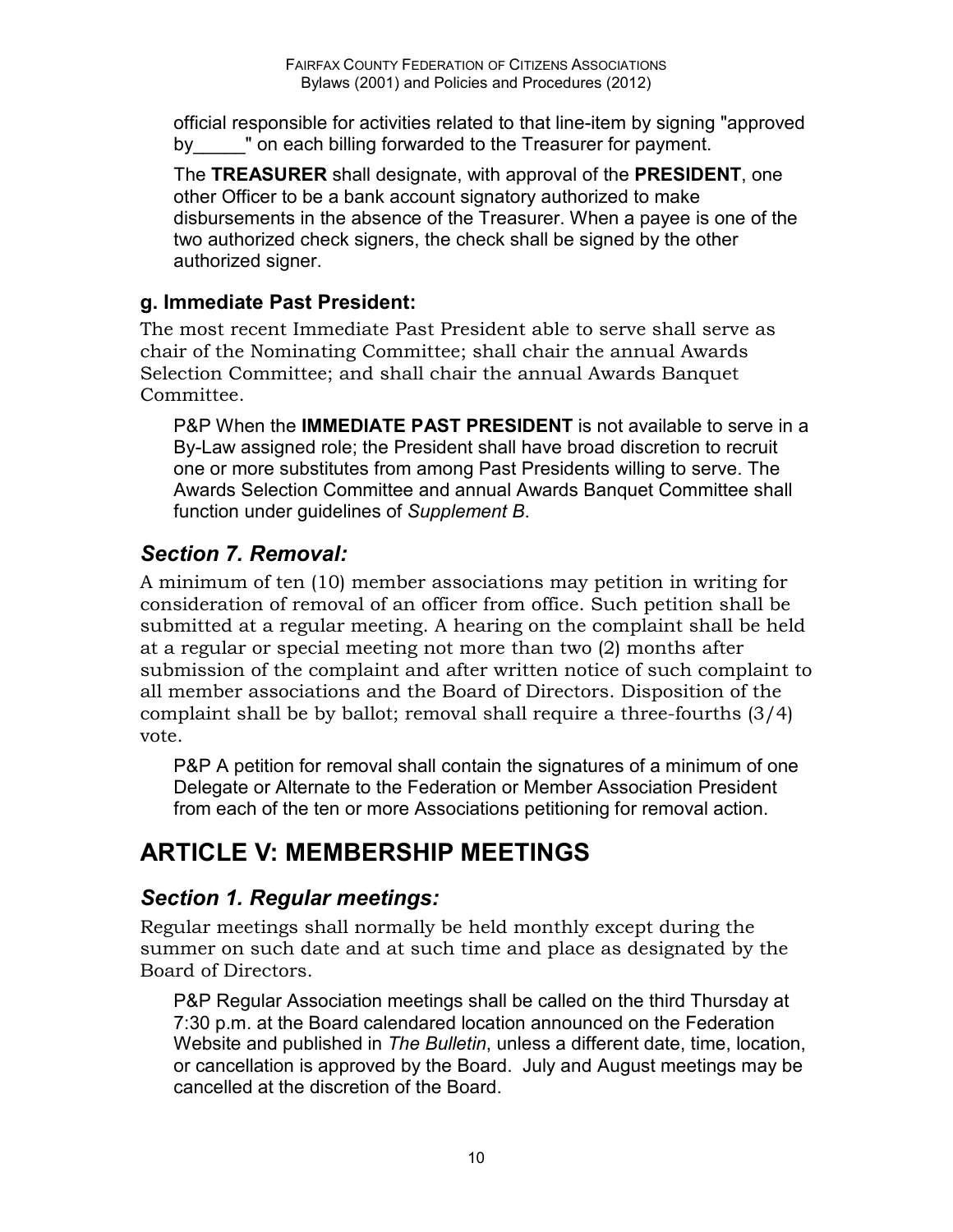If either the Fairfax County Government or Schools are closed after 12:00 noon the day of a Federation membership meeting, or it is announced that the Fairfax County Government or Schools will be closed the day after a scheduled Federation membership meeting to due inclement weather or other emergency, the Federation will not hold that event. On any other occasion of severely inclement weather or other emergency, a majority of the six **OFFICERS**, conferring by telephone or email, may cancel a meeting and communicate its cancellation on the Federation's Website. The **PRESIDENT**  may reschedule the meeting, if appropriate, and announce the rescheduling on the Federation's Website.

Robert's Rules of Order, latest edition, shall govern the conduct of business except as provided for non-profit associations in Virginia statutes, in Federation Articles of Incorporation, in Federation By-Laws, or in these Policies and Procedures. All meetings shall be open except portions of a meeting when Federation personnel or legal positions are to be discussed.

#### *Section 2. Annual meeting:*

The annual meeting shall be held in May.

P&P Annual Meeting. The annual meeting shall be held on the third Thursday of May. Should an unforeseen emergency (e.g., tornado alert) close the annual meeting site, the Board may schedule a delayed annual meeting date, time, and location.

#### *Section 3. Special meetings:*

Special meetings may be called by the President, by a majority of the Board of Directors, or upon written request by five (5) member associations, stating the purpose for such meeting. The meeting shall consider only the business stated in the notice.

P&P An Association membership petition for calling a special meeting shall contain the signatures of a minimum of one Delegate or Alternate or the Association President from each of the five or more Associations petitioning for a special meeting.

#### *Section 4. Quorum:*

The quorum for regular and special meetings shall be ten (10) percent of current member associations.

P&P A membership list prepared under ARTICLE III, Section 2 shall be the basis for determining the total membership upon which to apply the 10% quorum minimum. A 10% minimum so determined shall be rounded upward to the next whole number.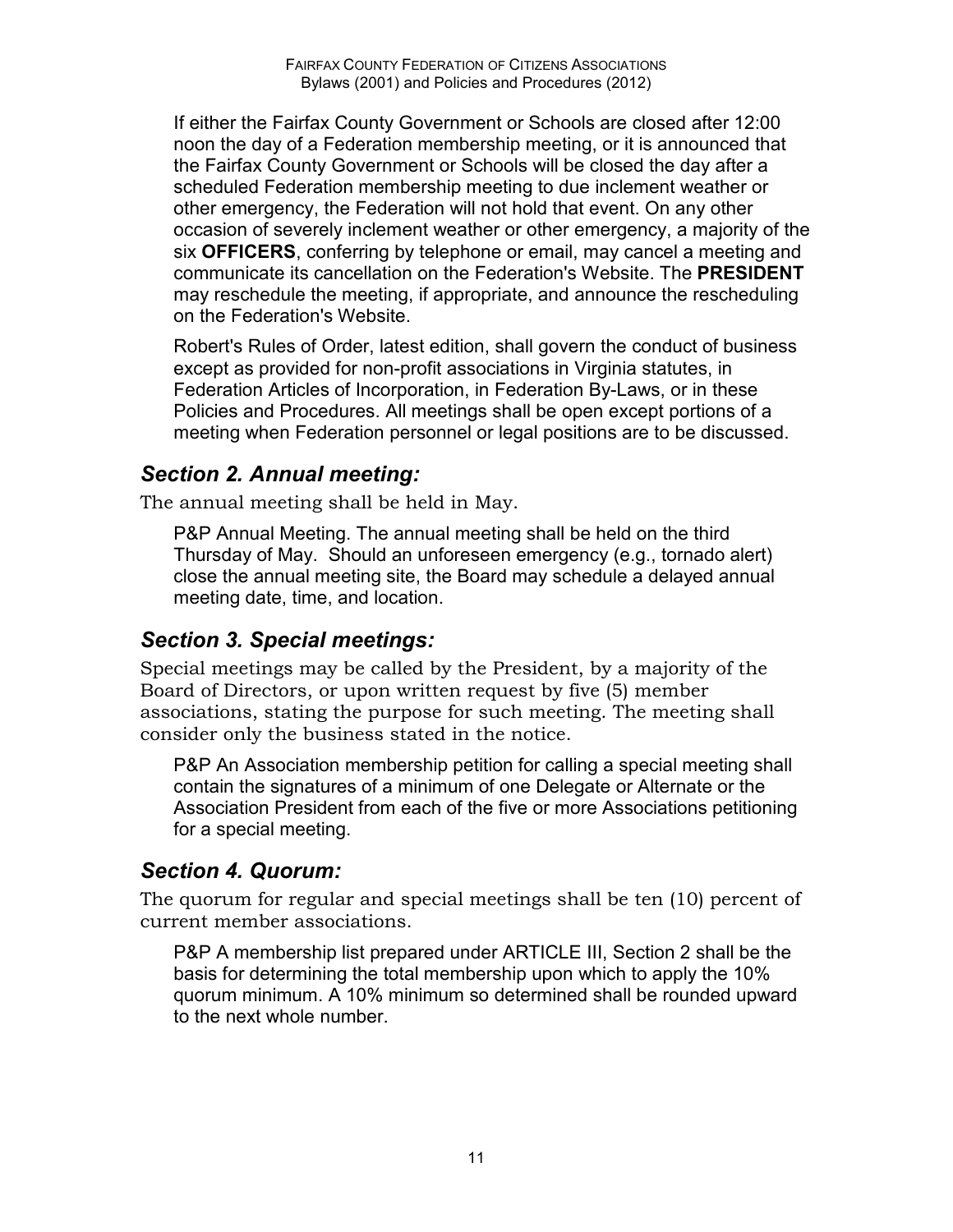### *Section 5. Notice:*

Official notices of meetings shall be in writing and should be mailed at least ten (10) days or sent by email or fax at least seven (7) days prior to the day of the meeting.

P&P The membership database maintained by the **FIRST VICE PRESIDENT**  and print outs from it shall identify those who must be notified by mail and those who may be notified by email.

### *Section 6. Voting Privileges:*

Only delegates and alternate delegates present and certified under Article III, Section 3, shall have the right to move, second, and vote. Delegations representing less than 100 housing units shall cast one vote; delegations representing 100 through 1000 housing units shall cast two votes; delegations representing more than 1000 housing units shall cast three votes. The right to speak or raise a point of order shall extend to (a) Directors identified in Article VI, Section 1, and (b) former Association Presidents (deemed Federation Members-for-life). Recognition of others present who may provide expertise on a specific subject matter shall be at the discretion of the presiding officer.

P&P Persons identified as having speaking privileges who are also duly designated Delegates or Alternates from member Associations shall have the privileges of voting Delegates or Alternates.

The **RECORDING SECRETARY** shall maintain a current list of Directors and former Association Presidents (e.g., as appearing in the most recent Citizen of the Year banquet program) eligible to speak or raise points of order. The presiding officer, if the only Delegate or Alternate present designated by a member Association, may vote as a member on each motion. Separately, the presiding officer, as presiding officer, may cast a vote to break a tie vote after all Associations have voted, except for votes cast under Article 4, Section 3.

The presiding officer shall rule on points of order raised; a motion to overturn a ruling shall require a majority vote. A motion to close debate shall require two-thirds approval. Other motions shall be resolved by majority vote unless Articles of Incorporation or By-Laws require a greater majority. Proxy voting is prohibited.

### *Section 7. Policy Decisions:*

Motions to adopt or amend policy positions of the Federation shall be submitted to the Board of Directors for consideration and, if recommended for membership action, published in the Federation Bulletin prior to consideration at a meeting. This requirement may be suspended by a two-thirds vote.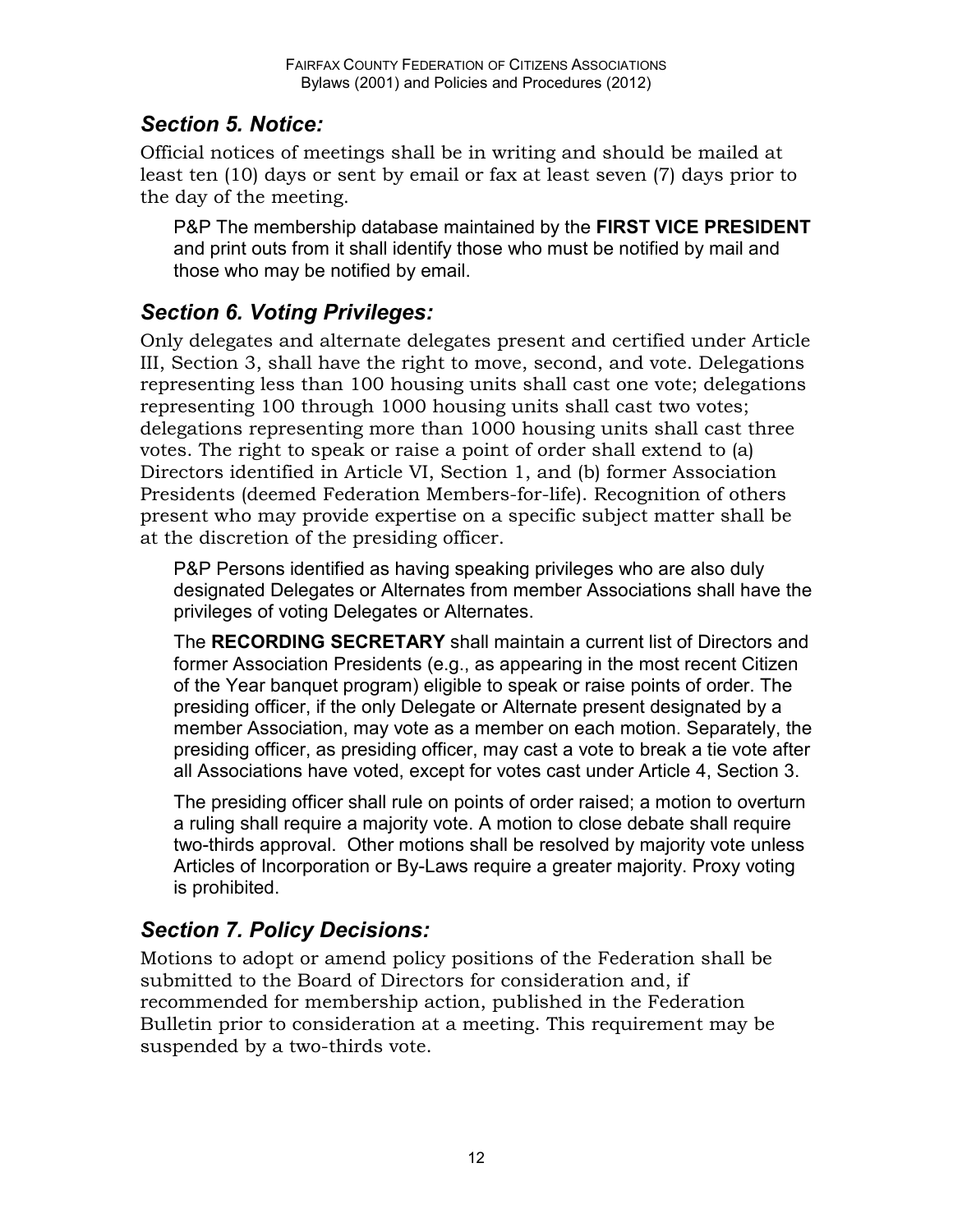P&P Normally, a proposed policy position will be:

(1) forwarded to the Federation Board by (a) an issue-appropriate standing committee or (b) a District Council;

(2) reviewed and revised by the Federation Board, and, if Board recommended:

(3) published in the next Federation Bulletin or on the Federation Website announcing consideration by the membership at the next Association meeting.

The requirement for Federation Bulletin publication shall be deemed met if a postcard meeting notice (Bulletin substitute or email notice to *Bulletin* recipients) has calendared discussion of a specific policy issue and specified that the complete proposal has been posted on the Federation Website.

Written copies shall be available at the meeting sign-in table.

When a proposal was not included in pre-meeting communications and requires a two-thirds vote for introduction, initial discussion shall be limited to why action is so urgent that consideration cannot be delayed until the next meeting. Discussion of the merits of a proposal itself shall be ruled out of order by the presiding officer until action on the two-thirds vote requirement for introduction has been taken.

A resolution format, with a BACKGROUND section, a WHEREAS section, and a BE IT RESOLVED section, shall be the normal means by which the Federation will consider taking a position on any particular issue. Resolution sponsors are responsible for providing copies of any proposed resolution and for responding to questions about BACKGROUND paragraphs, WHEREAS paragraphs, and interpretations of the language of proposed action in BE IT RESOLVED paragraphs. When a compressed time circumstance requires scheduling of Federation testimony before the next scheduled general membership meeting, or an inclement weather circumstance has necessitated cancellation of a general membership meeting, any testifying Federation **OFFICER** or **DIRECTOR** shall identify testimony offered as a Board position.

# **ARTICLE VI: BOARD OF DIRECTORS**

### *Section 1. Composition*

The membership of the Board of Directors shall include the elected officers, the Immediate Past President, the District Representatives, the Chairs and Co-chairs of the Standing and Special Committees, the Newsletter Editor and the Website Coordinator. Each officer, standing committee (chair), District Representative, the Immediate Past President, Newsletter (editor), and Website Coordinator shall have one vote.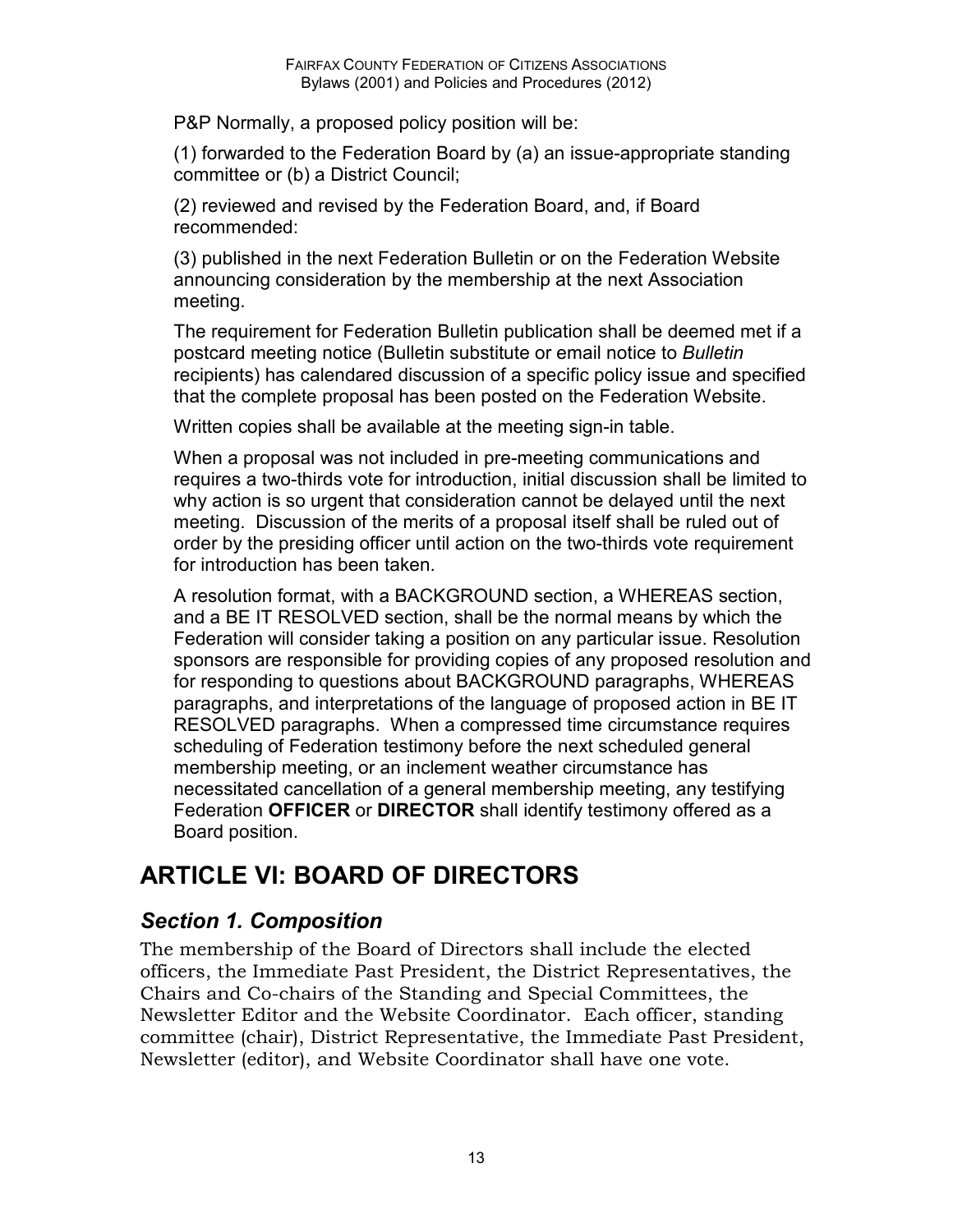P&P When **CO-CHAIRS** of the same standing committee are present, they shall consult on who shall cast votes during the meeting, and, if they cannot agree, no vote shall be cast representing that committee.

As an exception, a Membership Co-Chairman, appointed by the **PRESIDENT**  to assist the **FIRST VICE PRESIDENT** with membership recruitment duties, shall be eligible to vote at Board Meetings whether or not the **FIRST VICE PRESIDENT** is present. When a Board meeting attendee holds more than one position eligible to cast votes at a Board Meeting, such attendee shall be limited to one vote.

#### *Section 2. Eligibility*

Any adult resident of Fairfax County may serve as a member of the Board of Directors.

P&P The eligibility exceptions defined in Article IV, Section 2 shall apply only to the Officers cited in Article IV, Section 2, and shall not apply to other Board positions.

#### *Section 3. Duties:*

The Board of Directors shall manage the affairs of the Federation in compliance with the Articles of Incorporation and the Bylaws. The Board of Directors may delegate authority to directors, individually or collectively, to make expenditures from Federation funds within the applicable limit of the budget.

P&P Inclusion of a budget line-item in an adopted annual budget shall normally authorize the **OFFICER** or **COMMITTEE CHAIR** or co-chair or other **DIRECTOR** or Federation official responsible for activities related to that lineitem to expend funds within the line-item total authorized. The **PRESIDENT**  and **TREASURER** may jointly declare an embargo on expenditures when they jointly determine that an unforeseen financial circumstance deems it necessary. Expenditures during any such an embargo shall require individual approval actions by the Board until the embargo is lifted. Non-budgeted expenditures may be made only with approval by the Board. Guidance for the **WEBSITE ADMINISTRATOR** is shown in *Supplement A*. Guidance for the **IMMEDIATE PAST PRESIDENT** (or substituting former President concerning the selection of the Citizen of the Year and administrative procedures for managing the Annual Awards Banquet are shown in *Supplement B*.

#### *Section 4. Meetings:*

The Board of Directors shall normally hold regular monthly meetings unless otherwise ordered by the elected officers. The date, time and place shall be determined by the Board. Meetings of the Board of Directors shall be open.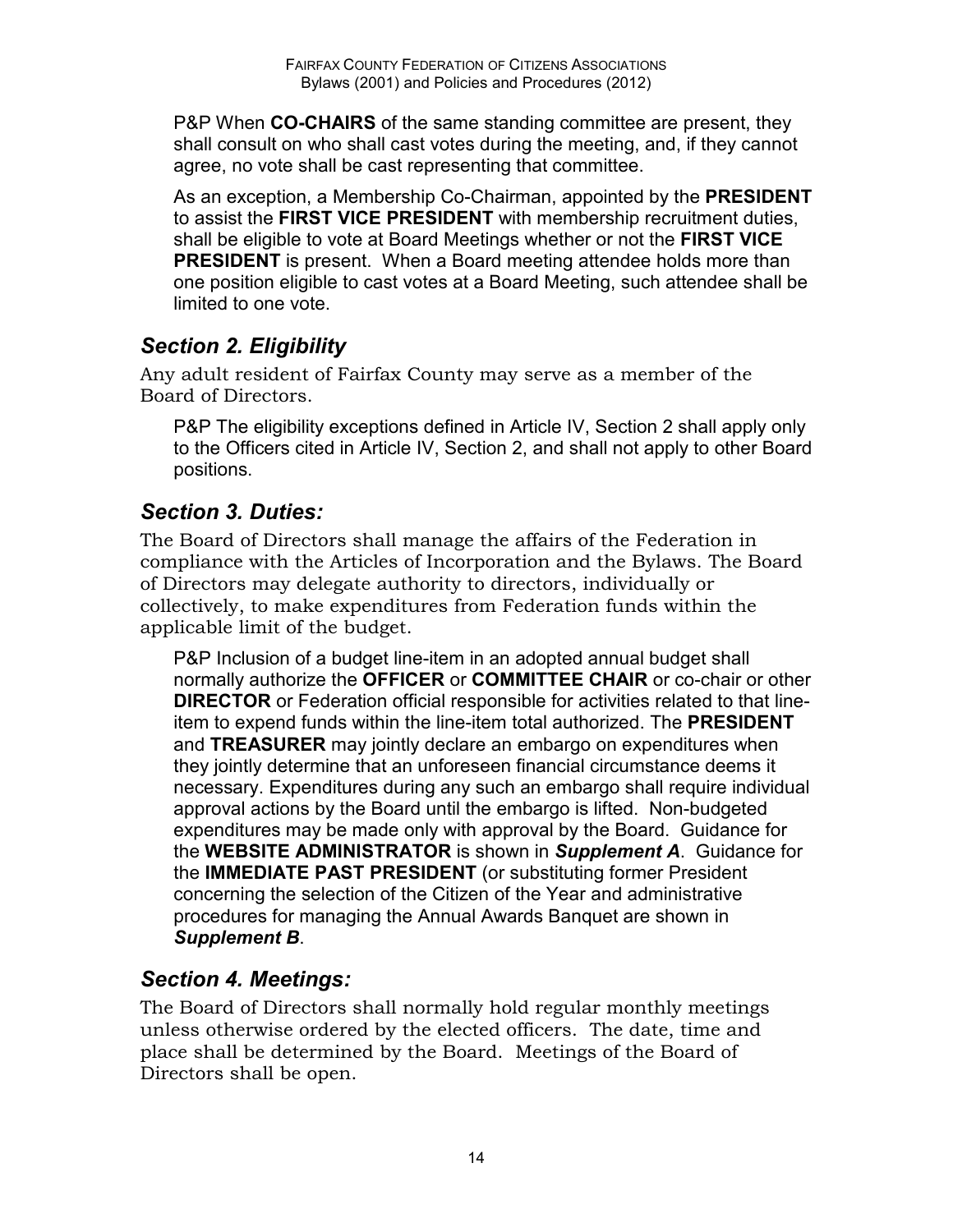P&P Board of Directors Meetings normally shall be held on the fourth Thursday commencing at 7:30 p.m. at the Board calendared location announced on the Federation Website and published in *The Bulletin*. The Board at any Board Meeting may alter the scheduled date, time, and location of the next Board meeting when special circumstances warrant doing so and announce the change on the Federation Website and in the published *The Bulletin*. All Board Meetings shall be open unless the Board votes to close a limited portion of the meeting to discuss personnel matters or a law suit strategy.

If either the Fairfax County Government or Schools are closed after 12:00 noon the day of a Federation Board meeting, or it is announced that the Fairfax County Government or Schools will be closed the day after a scheduled Federation membership meeting to due inclement weather or other emergency, the Board meeting will not be held. On any other occasion of severely inclement weather or other emergency, a majority of the six **OFFICERS**, conferring by telephone or email, may cancel a meeting and communicate its cancellation on the Federation's Website. The **PRESIDENT**  may reschedule the meeting, if appropriate, and announce the rescheduling on the Federation's Website.

Robert Rules of Order, latest edition, shall govern the conduct of business except as provided for non-profit organizations in Virginia statutes, in Federation Articles of Incorporation, in Federation By-Laws, or in these adopted Policies and Procedures. All meetings shall be open except when personnel or legal positions are to be discussed.

### *Section 5. Transition Meeting:*

The transition meeting of the outgoing and incoming Boards of Directors shall be held after the annual meeting and prior to July 1.

P&P The transition meeting of outgoing and incoming Directors shall be held on the fourth Thursday of June at 7:30 p.m. at the Board Calendared location unless incoming and outgoing Presidents concur on a different date, time, and location and jointly notify incoming and outgoing Directors not later than June 15th.

#### *Section 6. Special Meetings:*

Special meetings of the Board of Directors may be called by the President with at least twenty-four (24) hours' notice and shall be called by the President upon the written petition of three (3) directors.

P&P The agenda for a Special Meeting shall be limited to items listed in the call. Notification shall be: (1) by mail sent at least five days in advance of the special meeting or (2) by electronic communication at least 48 hours in advance of the special meeting.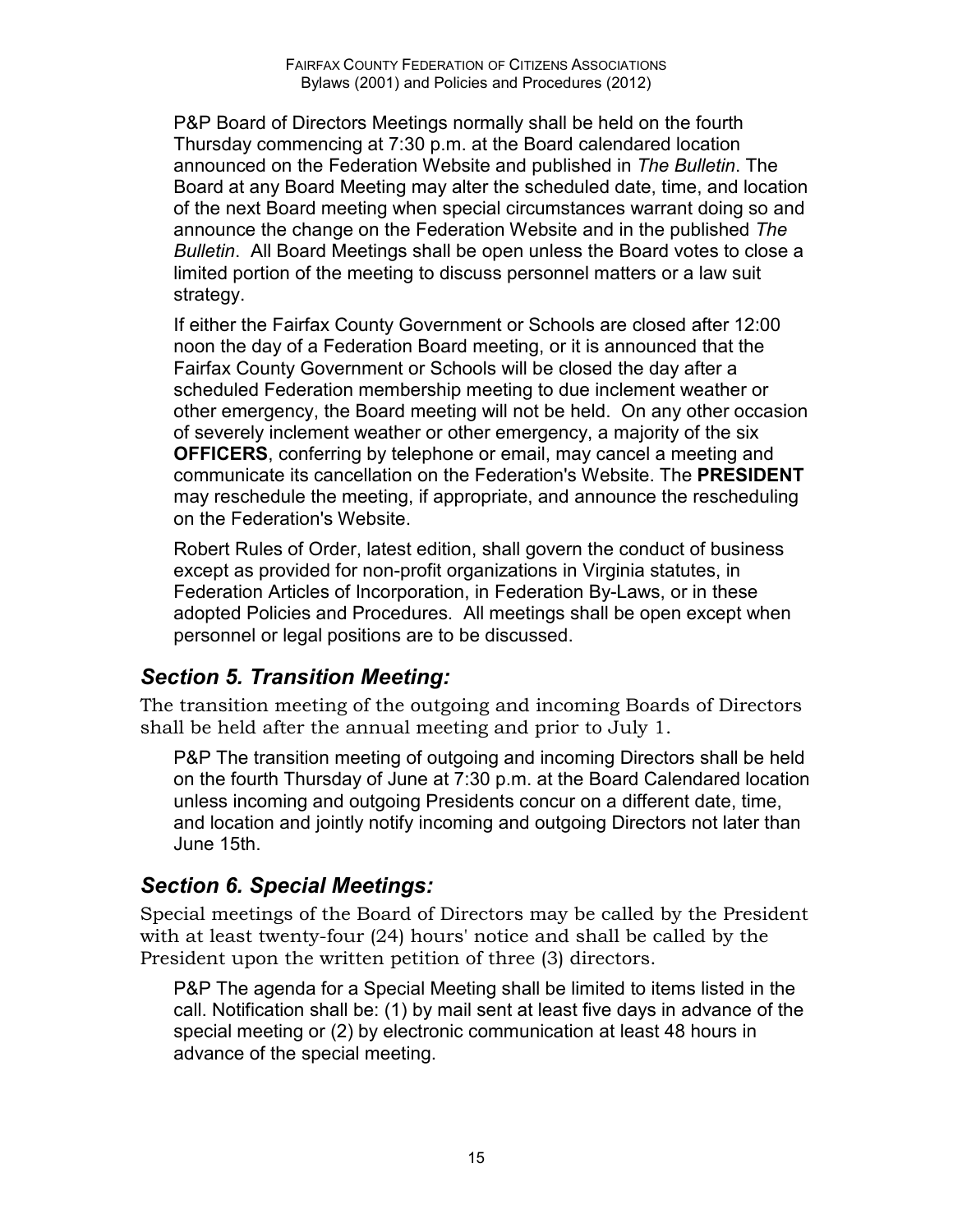#### *Section 7. Quorum:*

The quorum for meetings of the Board of Directors shall be eight (8) members.

P&P When less than a quorum is present; those present may set the date, time, and place for a deferred meeting.

# **ARTICLE VII: COMMITTEES**

### *Section 1. Standing Committees:*

There shall be the following Standing Committees: Budget, Citizen Association Services, Education, Environment, Human Services, Land Use, Legislation, Public Safety, Resolutions, and Transportation.

P&P The incoming **PRESIDENT**, at the June Transition Meeting, shall appoint chairs or co-chairs for each Standing Committee, a Newsletter Editor, and a Website Coordinator, subject to approval of a majority of the incoming officers and active District Representatives. Subsequent appointments to fill vacancies shall require approval of a majority of incumbent Directors.

### *Section 2. Composition:*

The committee chairs or co-chairs shall appoint the members of their committees, preferably with representation from each magisterial district.

P&P **COMMITTEE CHAIRS** (or Co-Chairs) shall attempt to recruit committee members that represent all magisterial districts, a cross-section of the multiracial and ethnic composition of Fairfax County, and the various disciplines that relate to the work of that committee.

### *Section 3. Duties:*

Committees shall follow procedures as stated in the parliamentary authority and shall perform such duties as determined by the President and the job descriptions for the committees.

P&P An initial task of each committee, to be completed no later than the Board's September meeting, shall be to review or prepare a list of committee duties for the forthcoming year and set regular committee meeting dates, times, and locations for publication on the Federation Website. Each committee may hold additional meetings at the call of the chair (or co-chair), with appropriate notification to the Board.

Committees will:

 (1) review materials received from all relevant sources to identify critical issues with attention given to the countywide aspects of each issue rather than to limited local concerns;

(2) review proposals by the Board of Supervisors, and pending General Assembly legislation which would impact Fairfax County, to establish,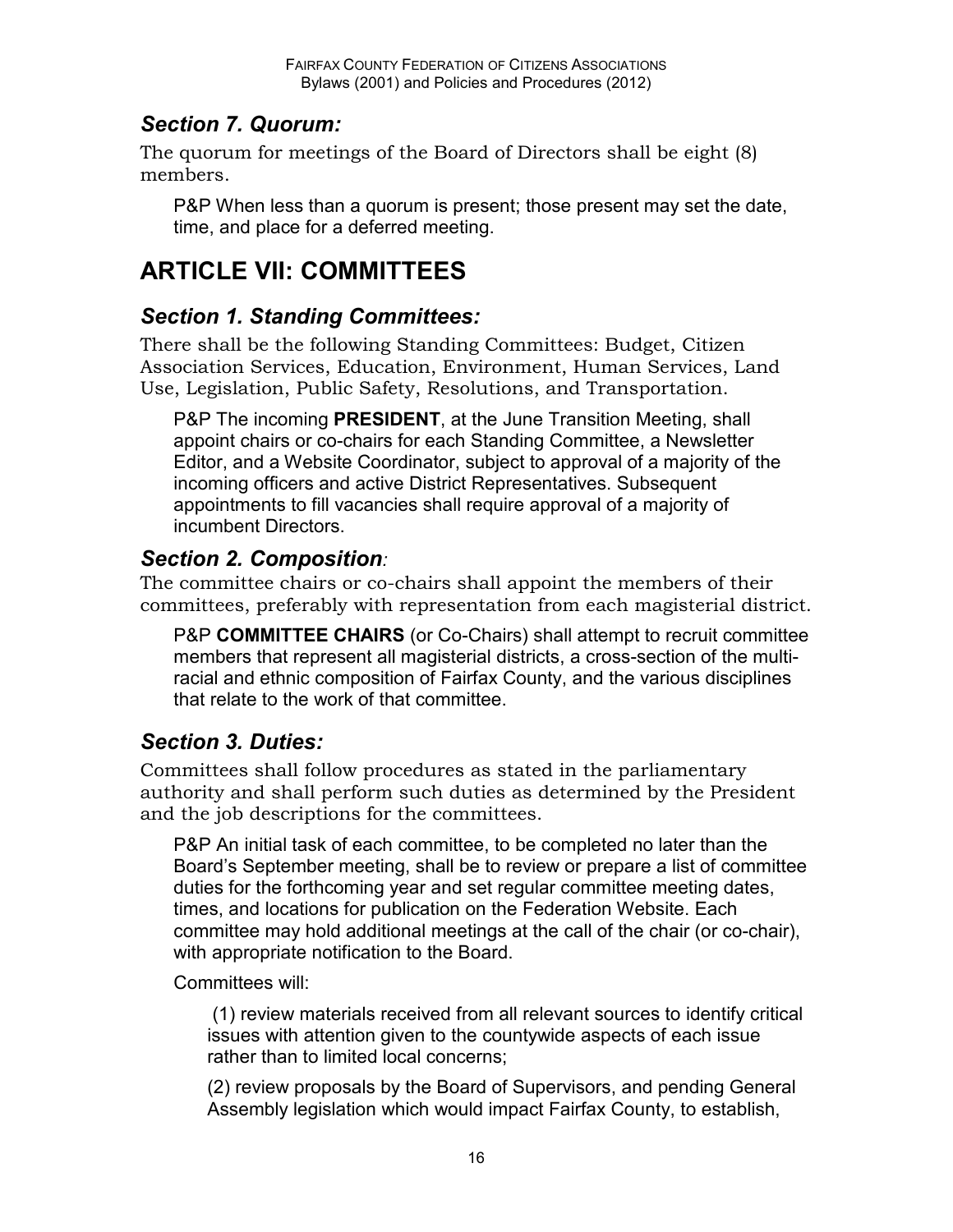expand, or reduce programs within the area of that committee's expertise;

(3) consider whether the Federation should take a position on a proposed program establishment, expansion, or reduction;

(4) draft proposed resolutions on (3) items selected;

(5) forward draft resolutions to the Board; and

(6) propose Federation positions concerning their committee's area of expertise for recommendation to the Budget Committee concerning their relevant portion(s) of the annual County Executive's budget proposal for consideration by the Budget Committee for incorporation in the Budget Committee's recommendations to the Board.

The **BUDGET COMMITTEE**, in addition to the general duties of all committees described in (1) through (5) above, shall:

(a) review the County Executive's proposed budget for the forthcoming year,

(b) analyze proposed new programs,

(c) scrutinize all proposed line-item expenditures and revenue sources,

(d) consider recommendations forwarded to the Budget Committee by Federation Committees relevant to their areas of expertise; and

(e) propose a comprehensive Federation position resolution to the Board.

The **CITIZEN ASSOCIATION SERVICES COMMITTEE**, in addition to the general duties of all committees described in (1) through (6) above, shall: compile and share

(a) samples of Citizen and Home-Owner Association By-Laws for furnishing to inquirers interested in establishing a new neighborhood civic organization where they reside and to existing neighborhood associations considering revising their existing By-Laws;

(b) information on requirements of the State Corporation Commission relating to incorporation and annual filings by neighborhood associations;

(c) information on enforcement of neighborhood covenants; (d) information on enforcement of proffers negotiated at the time of a developer's establishment; and

(e) other areas of interest to neighborhood associations.

The **EDUCATION COMMITTEE**, in addition to the general duties of all committees described in (1) through (6) above, shall:

(a) monitor the performance/activities/actions of the elected Fairfax County School Board members;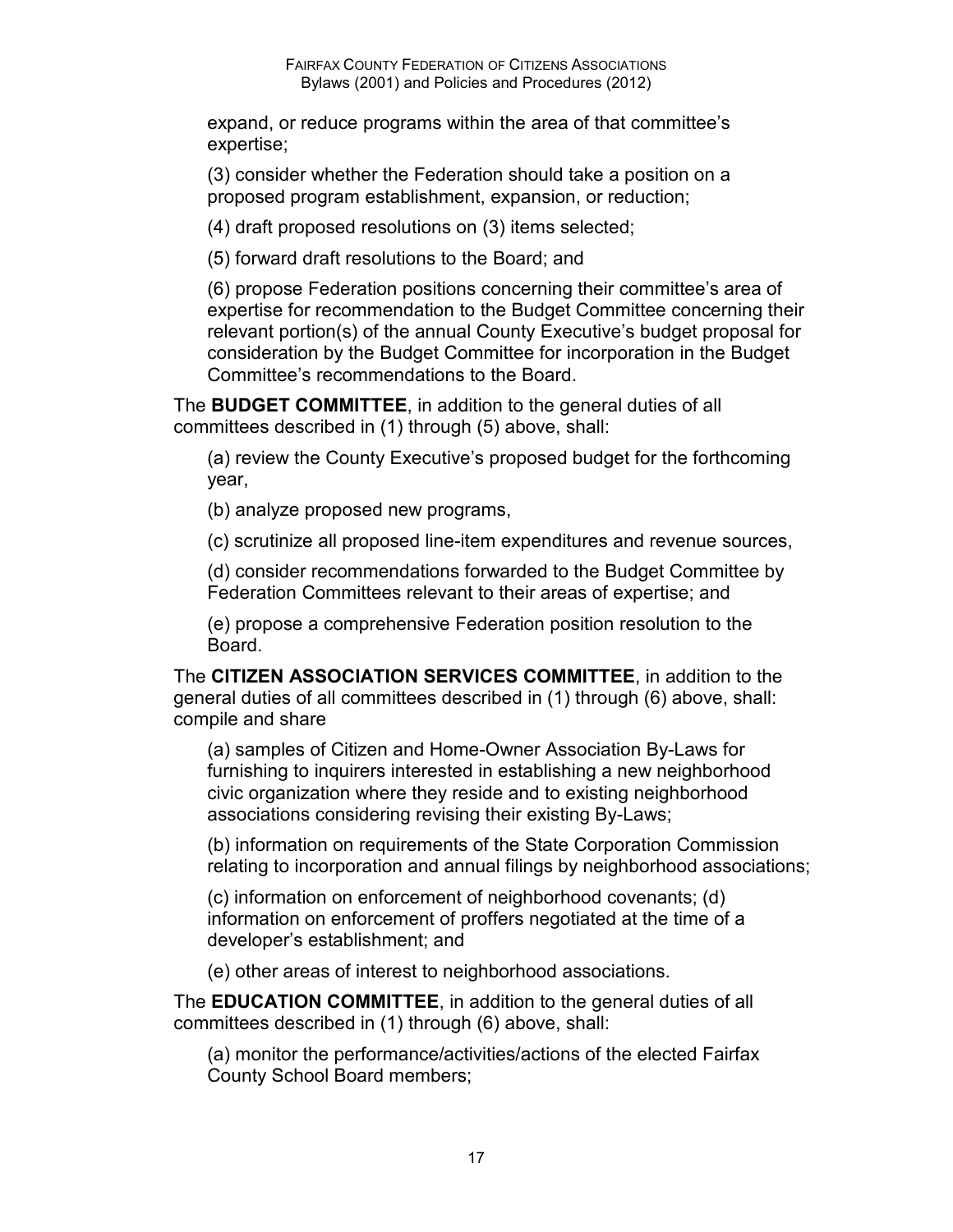(b) review proposals to establish, expand, or reduce educational programs and, if appropriate, forward to the Federation Board recommendations concerning them; and

(c) propose Federation positions concerning the annual Fairfax County Public School System budget for forwarding to the Federation Board.

The **ENVIRONMENT COMMITTEE**, in addition to the general duties of all committees described in (1) through (6) above, shall:

(a) monitor activities and proposals of the Environmental Protection Agency and other Federal agencies as published in the Federal Register which would impact Fairfax County;

(b) review proposals to establish, expand, or reduce environmental programs before Congress or the General Assembly which would impact Fairfax County; and

(c) review environment impacting proposals before appointed regional or local bodies which would affect Fairfax County.

The **HUMAN SERVICES COMMITTEE**, in addition to the general duties of all committees described in (1) through (6) above, shall:

(a) monitor activities of the Fairfax County Human Services Council and relevant agencies; and

(b) review proposals to establish, expand, or reduce human services programs.

The **LAND USE COMMITTEE**, in addition to the general duties of all committees described in (1) through (6) above, shall:

(a) monitor the activities of the Board of Zoning Appeals and the County Planning Commission; and

(b) review proposals to modify land use ordinances.

#### The **LEGISLATION COMMITTEE** shall:

(a) prepare a "Legislative Recommendations" proposal of issues which should be considered by the next General Assembly for review at the Federation's November meeting;

(b) forward its Committee draft for review by the Board at its October Board Meeting;

(c) monitor legislation introduced in each General Assembly session for comparison with Federation recommendations; and

(d) draft appropriate letters for the PRESIDENT to forward to the Governor and to Senators and Assembly Members of the Fairfax County delegation serving on committees reviewing proposals of Federation interest.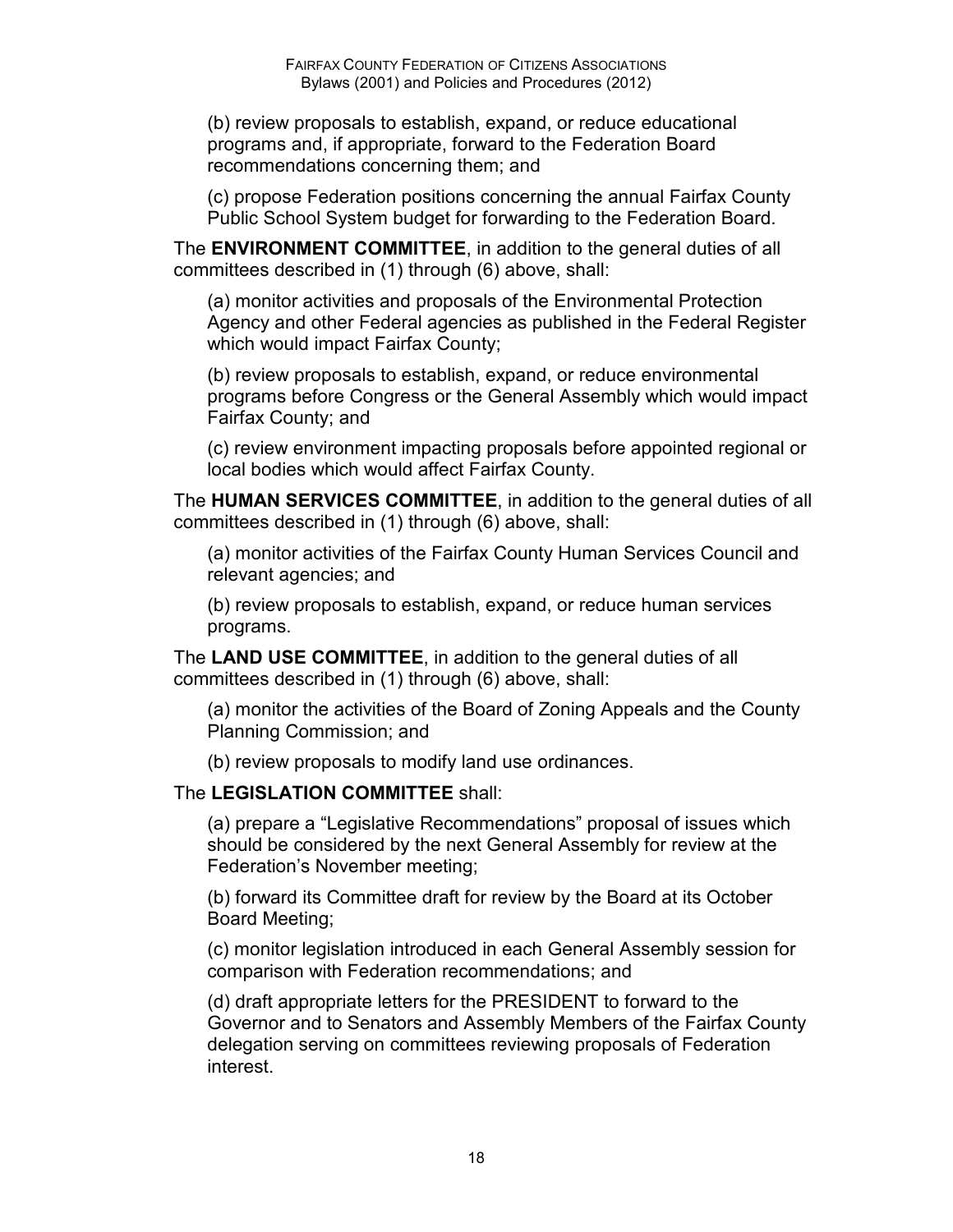The **PUBLIC SAFETY COMMITTEE**, in addition to the general duties of all committees described in (1) through (6) above, shall:

(a) monitor any proposals before the Board of Supervisors or its committees to establish, expand, or reduce programs of the police and fire departments and

(b) monitor proposals to expand or alter the physical facilities of those departments.

The duties of the **RESOLUTIONS COMMITTEE** shall be to

(a) assist other committees in the wording of resolutions, if requested;

(b) provide final resolution wording when a Board meeting refers "the sense of the just concluded discussion" to it rather than prolong debate over exact final wording; and

(c) propose resolutions on issues not under the jurisdiction of any other committee when requested to do so by the President.

The **TRANSPORTATION COMMITTEE**, in addition to the general duties of all committees described in (1) through (6) above, shall:

(a) monitor proposals of the U.S. Transportation Department's Federal Highway Administration and Federal Railroad Administration, the Virginia Department of Rail and Public Transportation, the Washington Metropolitan Area Transit Authority, and the Fairfax County Department of Transportation concerning proposed road construction and modifications in Fairfax County and

(b) review all proposals to establish or expand roadways, busing, rail, and air transportation options.

### *Section 4: Finance Committee*

A Finance Committee composed of the Treasurer and two other directors or delegates shall be appointed by the President. It shall be the duty of this committee to prepare and submit a draft budget for the next fiscal year to the Board of Directors at its April meeting, ensure publication of the budget recommended by the Board of Directors in the notice for the annual meeting, and present the proposed budget at the annual meeting for adoption. The Finance Committee may also submit amendments to the budget for the current fiscal year, which may be adopted by a majority vote.

P&P The **PRESIDENT** shall nominate a **FINANCE COMMITTEE** for approval by the Board at its August Board Meeting. Planning for a forthcoming year budget shall begin with an initial Finance Committee meeting held no later than March. The Finance Committee shall report its budget recommendations at the final Board Meeting preceding the Annual Meeting. During a fiscal year, copies of the Treasurer's monthly reports shall be furnished to Finance Committee members. Any Finance Committee member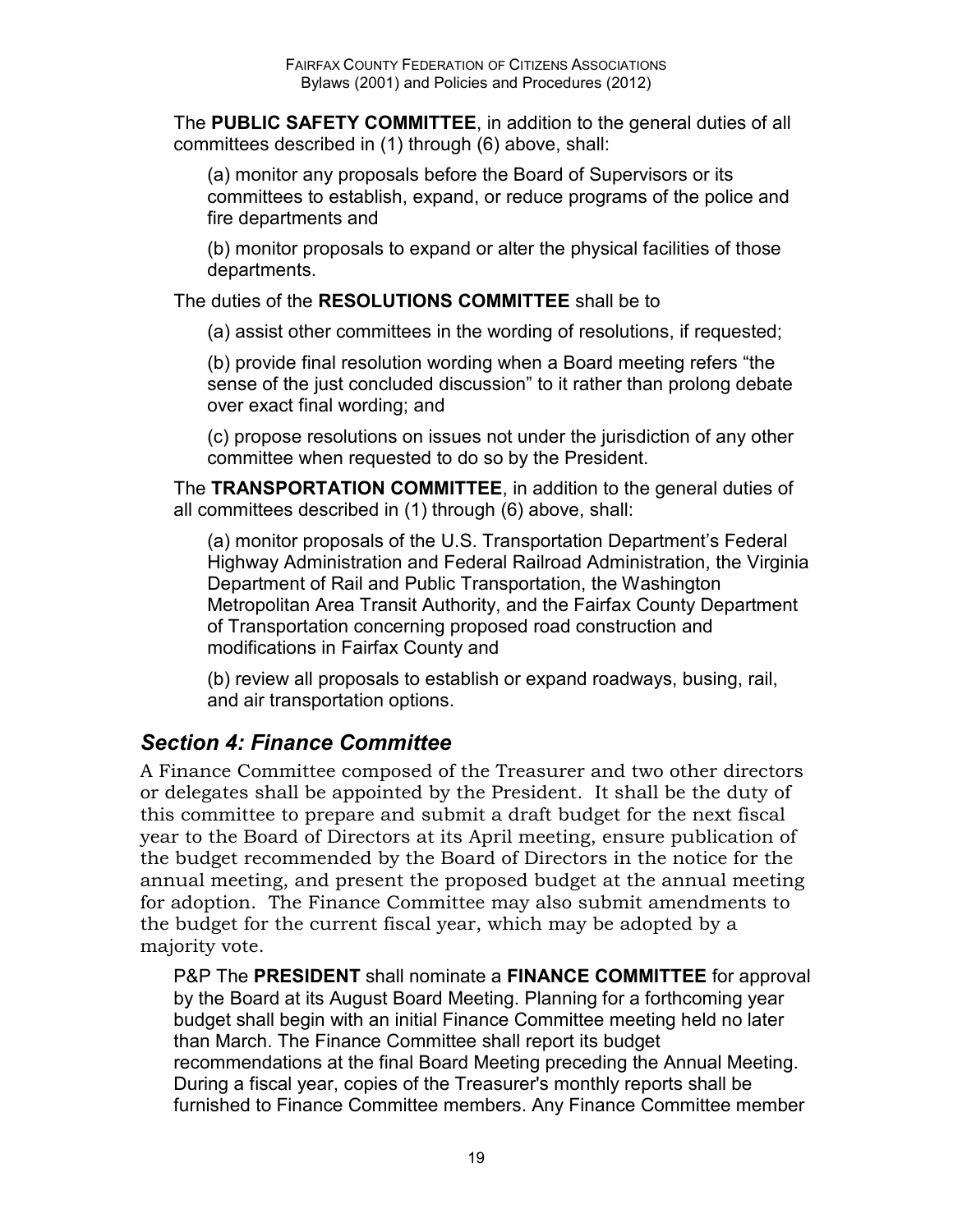may initiate a call for a Finance Committee meeting to review the current level of receipts and expenditures in relation to the approved budget. Any resulting proposal for amendment of the current year budget shall be reported to the Board for transmittal to the membership with the next Association membership meeting notice.

### *Section 5. Audit Committee*

An Audit Committee of three members, a majority of whom shall not be directors, shall be appointed by the President each year, shall audit the Treasurer's accounts at the close of the fiscal year, and shall present its report at the regular meeting in September. The Audit Committee shall also audit the Treasurer's accounts whenever a new Treasurer is elected to fill an unexpired term.

P&P The **PRESIDENT** shall nominate an **AUDIT COMMITTEE** for approval by the Board at its August Board Meeting.

### *Section 6. Special Committees:*

The President shall appoint such special committees as necessary to carry out special projects of a temporary nature.

P&P The **PRESIDENT** may appoint special committees for temporary projects or emergency circumstances without Board approval. The activities of each such committee shall be reported at each Board Meeting during the duration of service of that special committee.

# **ARTICLE VIII: DISTRICT COUNCILS AND REPRESENTATIVES**

### *Section 1. District Councils:*

Each magisterial district having a District Council of citizens associations shall be eligible for representation on the Board of Directors.

P&P Magisterial Districts currently eligible for representation are Braddock, Lee, Mason, Mount Vernon, Providence, Springfield, and Sully.

### *Section 2. District Representative:*

Each District Council may designate a District Representative to the Federation, who shall serve as liaison between the Federation and the district.

P&P: Designated **DISTRICT REPRESENTATIVES** shall be voting members of the Board of Directors but may vote at Membership Meetings only if designated Delegates or Alternates of their respective neighborhood Associations. If not representing a neighborhood association, a designated District Representative may speak or raise a point of order and may be called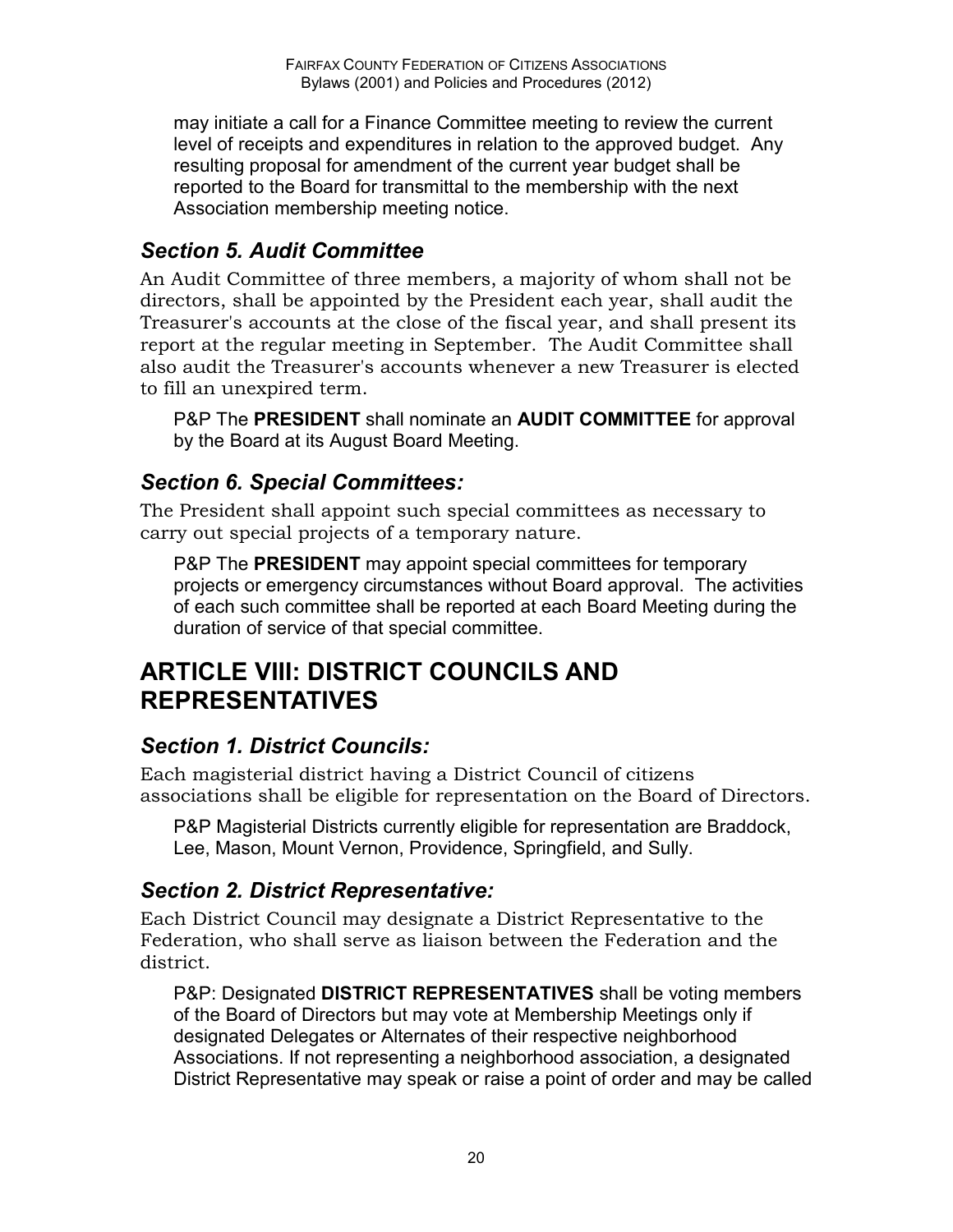upon at the discretion of the presiding officer to provide expertise on a specific subject matter.

When a designated District Representative is seldom attending Board Meetings, the Federation **PRESIDENT** shall consult with that District Council's Chair about encouraging renewed participation or recruiting a new representative.

DISTRICT REPRESENTATIVES shall:

(1) inform the Federation of upcoming District Council sponsored activities and events;

(2) assist the Membership Committee in contacting: (i) prospective new member Associations; and (ii) delinquent incumbent Associations; and

(3) provide a District Council web link to the Federation's Webmaster.

# **ARTICLE IX: PARLIAMENTARY AUTHORITY**

These Bylaws and the current edition of Robert's Rules of Order Newly Revised shall govern the order of business and procedures for all meetings.

P&P: These Policies and Procedures shall supplement, as numbered By-Law article number and section, Federation By-Laws approved under its Commonwealth of Virginia Corporate Charter. Any amendment to Policies & Procedures offered at a Membership meeting shall be referred to the Board for consideration at its next meeting. Board action on a general meeting membership proposed amendment shall be to:

(1) adopt it and report adoption at the next Membership meeting or

(2) defeat it and place the item on the agenda for the next Membership meeting for its consideration.

Policy and Procedure sections that may be amended by the Board only by proposal at one Board meeting for deferred action at a subsequent Board meeting are:

Amendments Relating To Subject Matter Article I, Section 2 Location of principal office Article III, Section 1 Minimum of ten housing units Article IV, Section 5 Nominating Committee Article IV, Section 7 Removal of Officers Article V, Section 7 Adopting policy decisions Article VI, Section 7 Quorum for Board of Directors Article VIII, Section 1 District Councils represented Article IX Policies & Procedures Article X By-Law Amendments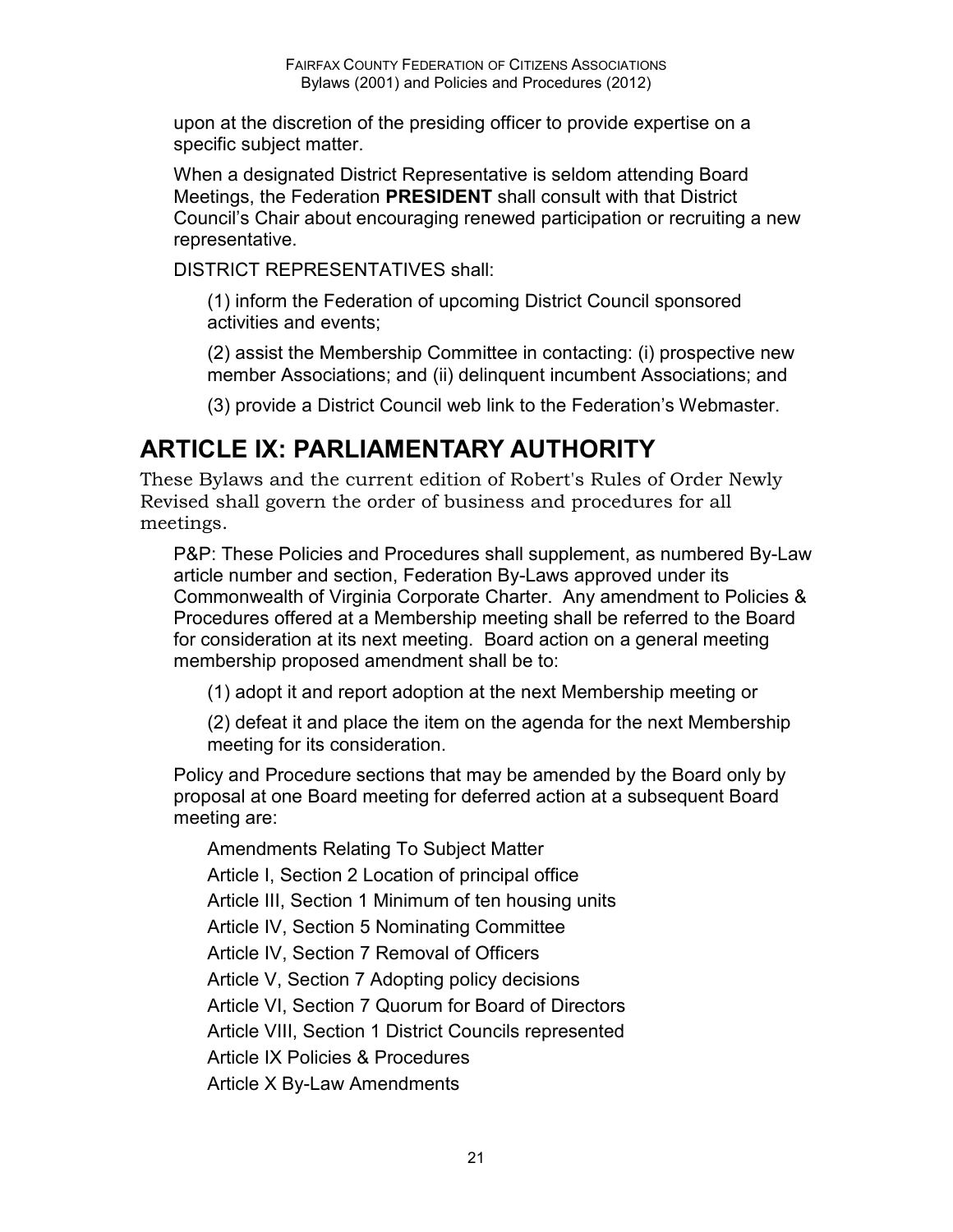An exception to the above restriction is permitted if the text of a proposed amendment is included in the Call of the Board Meeting.

# **ARTICLE X: AMENDMENT OF BYLAWS**

The Articles of Incorporation and the Bylaws may be amended, in whole or in part, by a two-thirds (2/3) vote at any meeting provided that written notice of such proposed amendments shall have been sent to all directors and member associations within a reasonable time prior to the meeting at which they are to be discussed. The vote on such amendment(s) shall be taken at the next regular meeting.

P&P Any member Association Delegate or Alternate or member Association President or any Federation OFFICER or DIRECTOR may propose an amendment to the Federation Articles of Incorporation or Bylaws. Such a proposal shall include present wording, proposed new wording, and a rationale for the proposed change. The proposal may be:

(1) filed with the Board which must then include it in the call for the next membership meeting as specified in Article V; or

(2) sent not less then ten days in advance of an Association Membership meeting to current Association Delegates and Alternates as shown on a list or label print out which provides mailing addresses and email communication options as obtained from the First Vice President

(3) posted on the Federation Website; and

(4) distributed in written form at the commencement of the Association Meeting.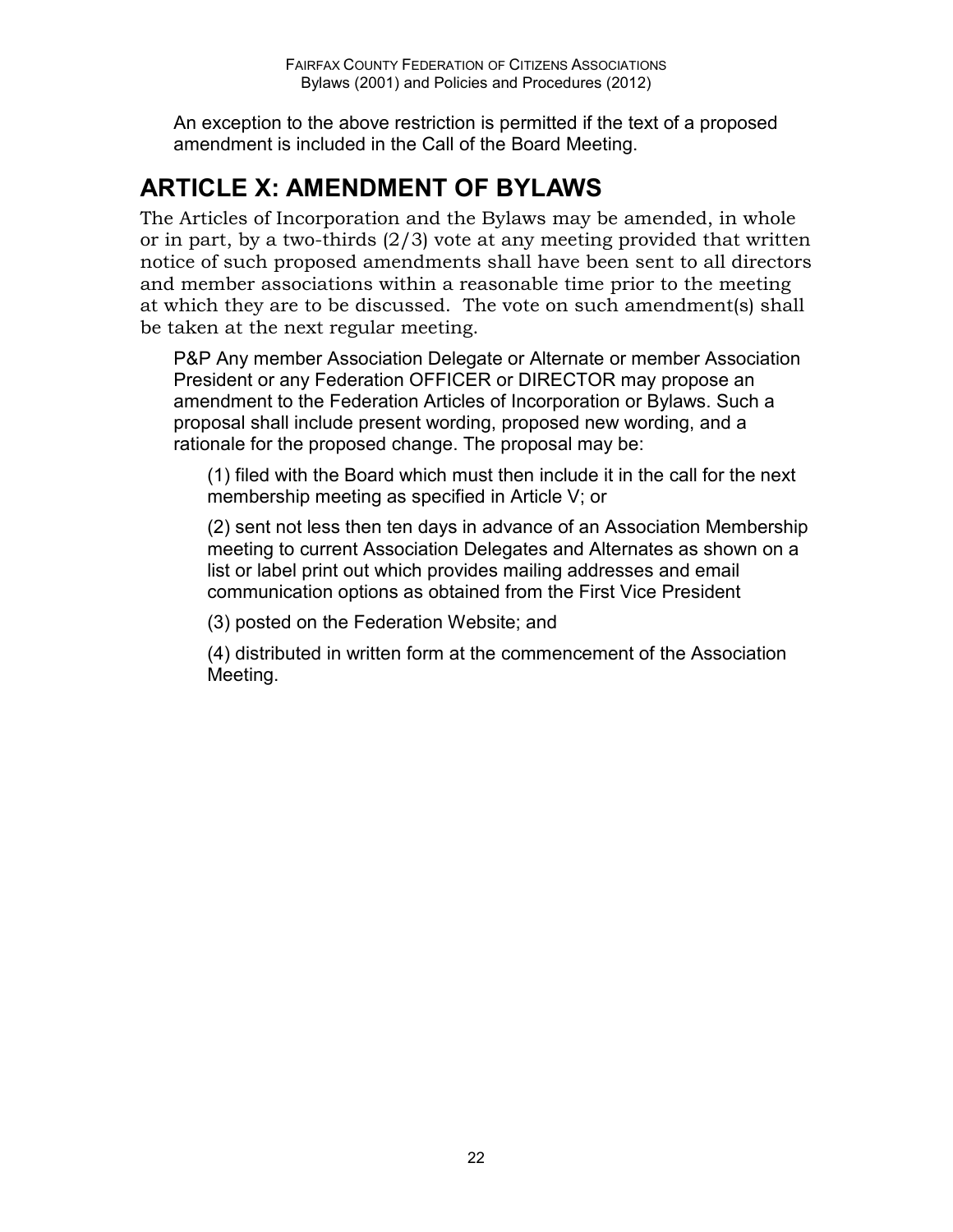# **P & P Supplement A: WEBSITE ADMINISTRATION**

All information posted by the **WEBSITE ADMINISTRATOR** on the Federation Website *www.fairfaxfederation.org*, shall conform with the following requirements:

(1) Purpose: The purpose for the Website is to:

(a) promote the mission of the Federation in working for the interests of homeowners and residents in Fairfax County;

(b) provide information on the Federation and its activities to the Board of Directors and Federation Members;

(c) provide a location to post actions such as resolutions and positions approved by the Federation Board and the General Membership;

(d) provide information on the Federation to non-Federation members in the Northern Virginia area;

(e) provide encouragement and the opportunity to participate in the Federation (membership application form) for organizations who are eligible to be members as defined in Federation By-Laws;

(f) provide information on the Federation and its activities for the benefit of those who may be considering a move to Fairfax County;

(g) provide information to County residents interested in establishing a new neighborhood citizen or home-owners association where they reside;

(h) inform the Board and membership of activities and action in the County, region, and Commonwealth that might impact homeowners in Fairfax County;

(i) increase the visibility of the Federation to the community and in Northern Virginia; and

(j) inform the Board and membership of activities and action in the County, region, or Commonwealth that might impact homeowners in Fairfax County.

(2) Fraud: No information known or suspected to be fraudulent.

(3) Unsolicited Advertising: No unsolicited advertising, promotional materials, or other forms of solicitation are posted unless the Board of Directors has authorized the selling of advertising to be identified in a specific area of the Website as paid advertising.

(4) Copyrights: No information that infringes on a copyright is posted without written permission of the copyright holder.

(5) Trademarks, Service Marks, and Trade Dress: No information that infringes on a trademark or service mark.

(6) Obscenity: No content that might be deemed obscene.

(7) Gaming: No information soliciting participation in a lottery/ or other type of wagering.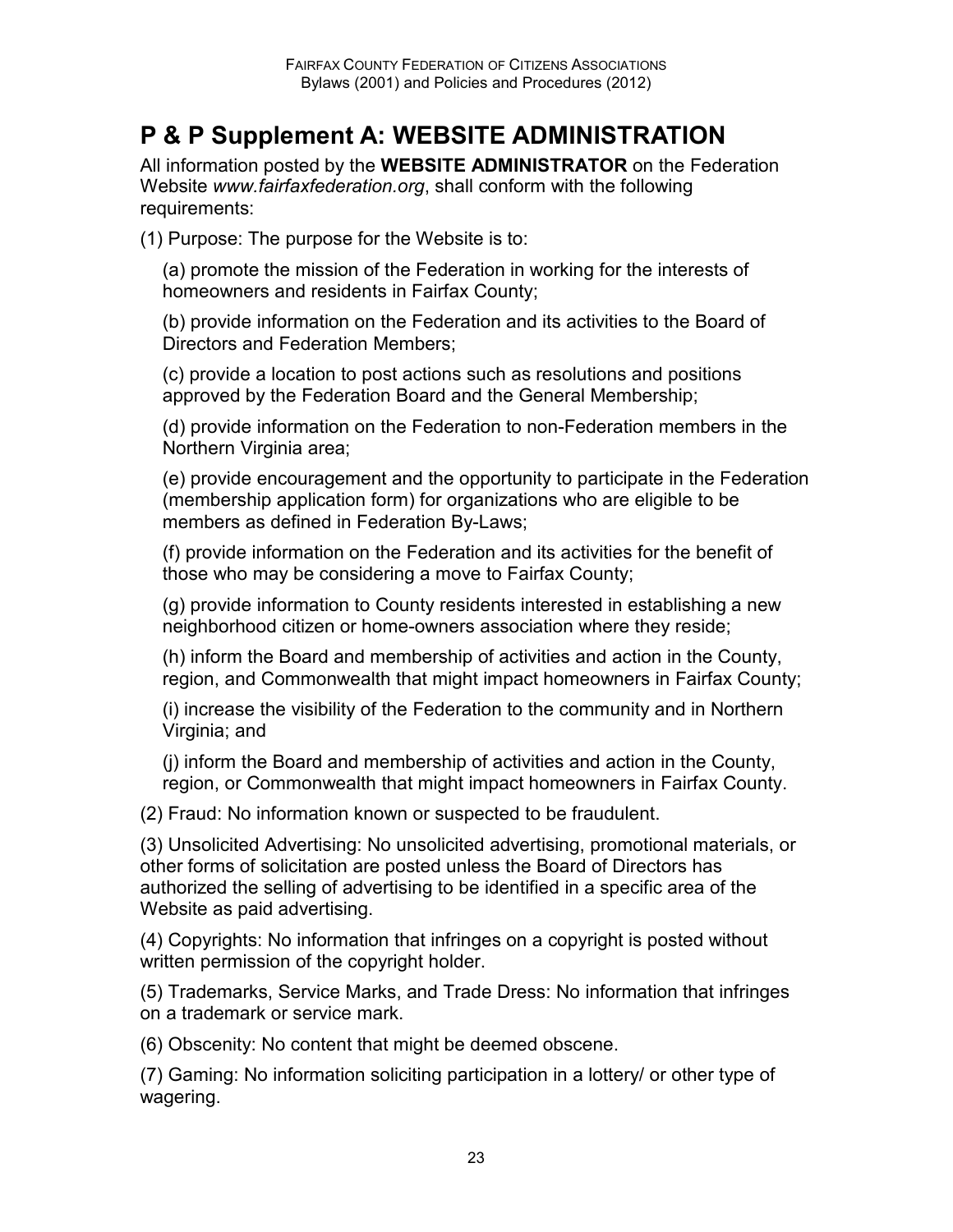(8) Chain Letters: No information soliciting participation in chain letters or pyramid sales posted or linked.

(9) Political or Campaign Information: No political statements or literature in support of a candidate for public office are posted or linked, except basic information about a meeting speaker or candidate debate in connection with publicity announcing such an occasion.

(10) Financial Information: No Federation financial information or reports, including periodic Treasurer's reports, except the admission price for forthcoming seminars, dinners, or other special events.

(11) Federation Positions: Proposed positions approved by the Board of Directors for calendaring for action by the membership shall be posted as soon as possible following Board review. Public issue positions approved by the Federation membership and board shall be posted as soon as possible following adoption.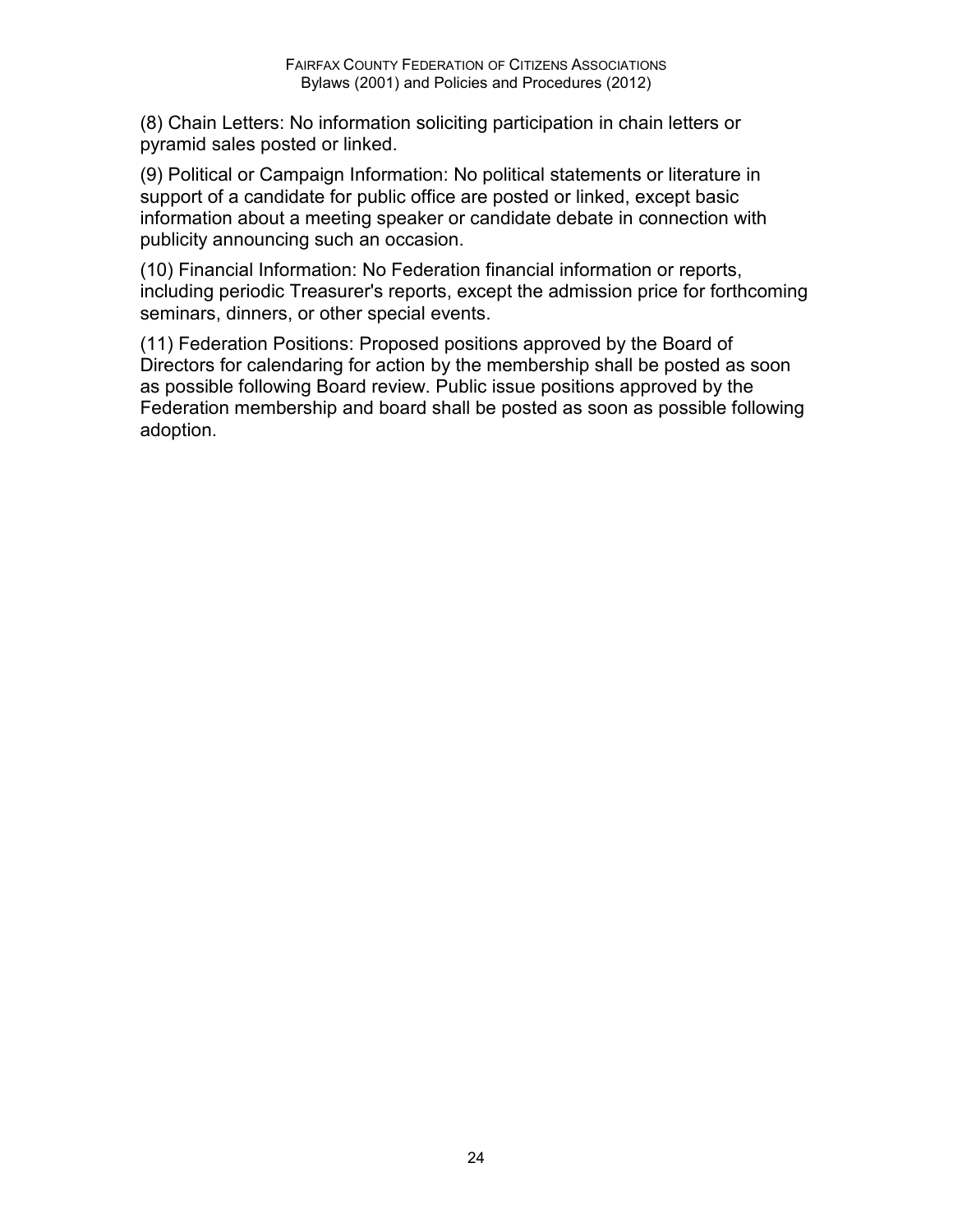# **P & P Supplement B: CITIZEN OF THE YEAR**

An annual CITIZEN OF THE YEAR (COY) banquet shall be planned and executed under following procedures and requirements:

#### (1) Purpose of Awards

The presentation of a Fairfax COY Award each year is sponsored by the Federation. The Federation may seek and have co-sponsors. Both the COY Award and Citation(s) of Merit (COM) which may be presented to other nominees for the award shall recognize and honor those citizens whose voluntary contributions of time and talent have resulted in major accomplishments that increase the quality of life for the citizens of Fairfax County through the promotion and engagement of civil dialogue and actions. The previous year's COY is rerecognized and presented with a permanent substitute to replace the one-year possession of the Federation Cup.

(2) Awards Selection and Banquet Preparation Time-Line (based upon a traditional mid-April banquet date)

#### (a) **SEPTEMBER**

(i) The PRESIDENT will ask the IMMEDIATE PAST PRESIDENT to serve as Awards Selection Committee Chair and Awards Banquet Committee Chair. If unable to serve, the PRESIDENT will recruit from among Past Federation Presidents leadership for the two committees. The same Past President singly or two Past Presidents separately may serve as AWARDS SELECTION COMMITTEE CHAIR (ACC) and AWARDS BANQUET COMMITTEE CHAIR (BCC).

(ii) The BCC will present a list of potential keynote speakers to the Board, search for a consensus on a preferred order of contact, superintend the extension of invitations to potential keynoters, and secure biographical information from the ultimately recruited speaker's staff for forwarding to the ACC for inclusion in the Banquet program.

(iii) The BCC will begin negotiations with several Fairfax County hotel/motel operators to determine the best service/price options and alternative April dates when banquet sites are available. Contracting for a specific site and date will be finalized only after successful coordination with efforts by the BCC in coordination with the PRESIDENT and the Executive Board, to recruit a specific keynote speaker and that speaker's available date(s). As soon as per person serving costs have been contracted, the BCC will recommend for Board approval a banquet ticket price.

(iv) The BCC will contact potential co-sponsors to:

(aa) discuss joint sponsorship relationships;

(bb) advise potential co-sponsors who will be the Federation's contact for the forthcoming year's banquet; and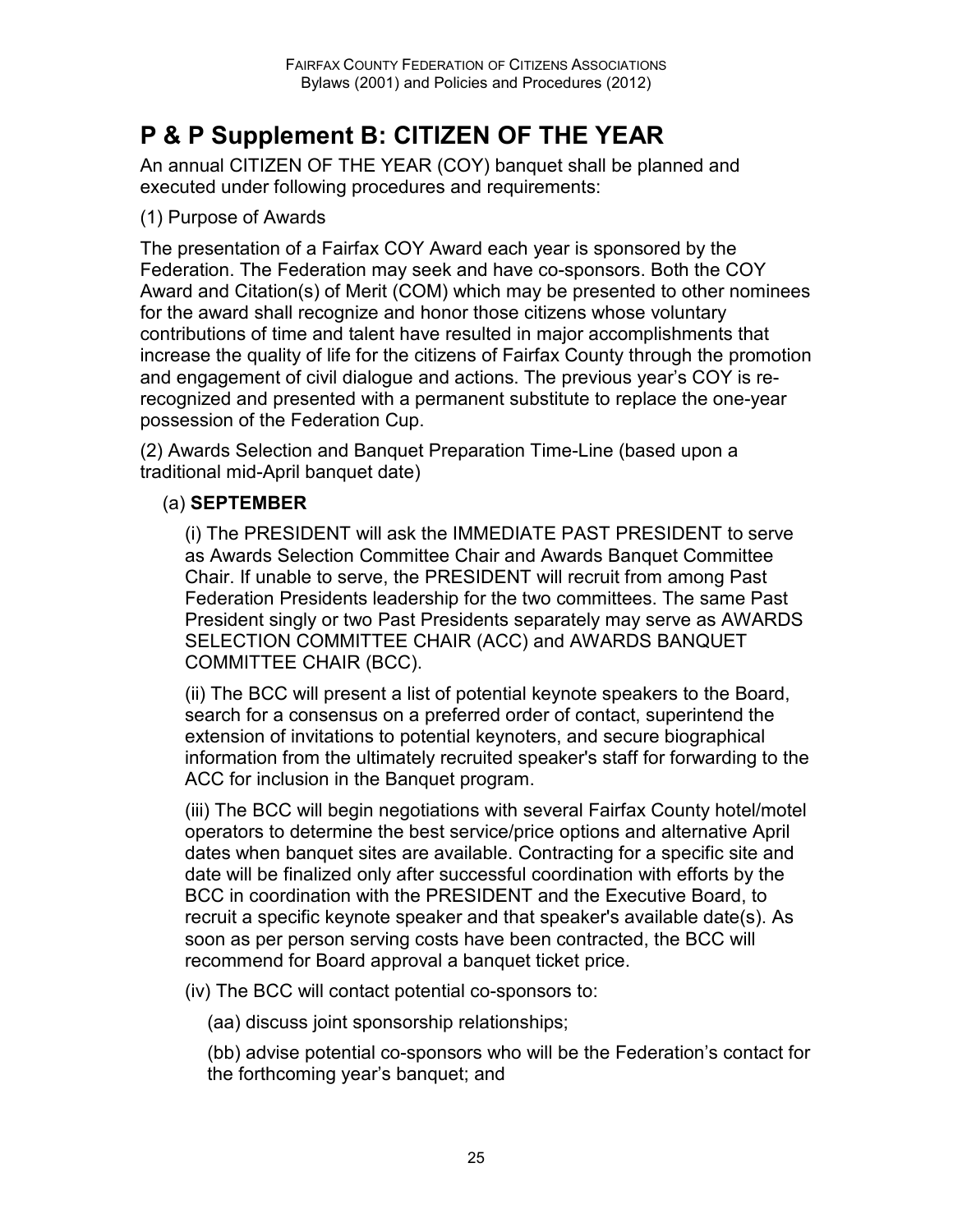(cc) affirm who will be a co-sponsor's contact for the forthcoming year's banquet.

#### (b) **NOVEMBER**

The ACC will design a Citizen of the Year Nominations Form which specifies:

(i) that an award recipient must be a current or former resident of Fairfax County;

(ii) that elected officials and those whose contributions are related to their employment are ineligible for consideration;

(iii) that a Special Gratitude Award may be awarded to a non-resident or a deceased resident who is deserving of recognition for voluntary service contributions in Fairfax County that have resulted in a major accomplishment or to a resident whose work has made a major contribution to the outstanding provision of services to the citizens of Fairfax County;

(iv) that elected officials and those whose contributions are related to their employment are ineligible for consideration;

(v) that nominations may be made by individual citizens or organizations;

(vi) that accomplishments or contributions cited in nominations must have county-wide (rather the local significance) for achievements:

general: multi-year community service with one or more organizations or activities with cumulative impact over the years of major current importance or positive implications for the future;

specific: intense efforts as the major promoter of a single program or project completed in a finite period of time;

(vii) that nominations are to be filed at the Federation designated location as stated on the nomination form;

(vii) the deadline (usually January 31st) for filing nominations.

#### (c) **DECEMBER**

(i) The ACC will determine a date, time and place for a Selection Committee meeting, usually a week after the nomination filing deadline, in coordination with the PRESIDENT or FIRST VICE PRESIDENT who will be serving as the Federation's voting representative, and by letter or email to invite the heads of the following organizations to appoint an Awards Committee member to represent that organization at the Selection Committee meeting:

Alliance for Human Services

Community Ministries of Fairfax County

Fairfax Committee of 100

Fairfax County Chamber of Commerce

Fairfax County Council of the Arts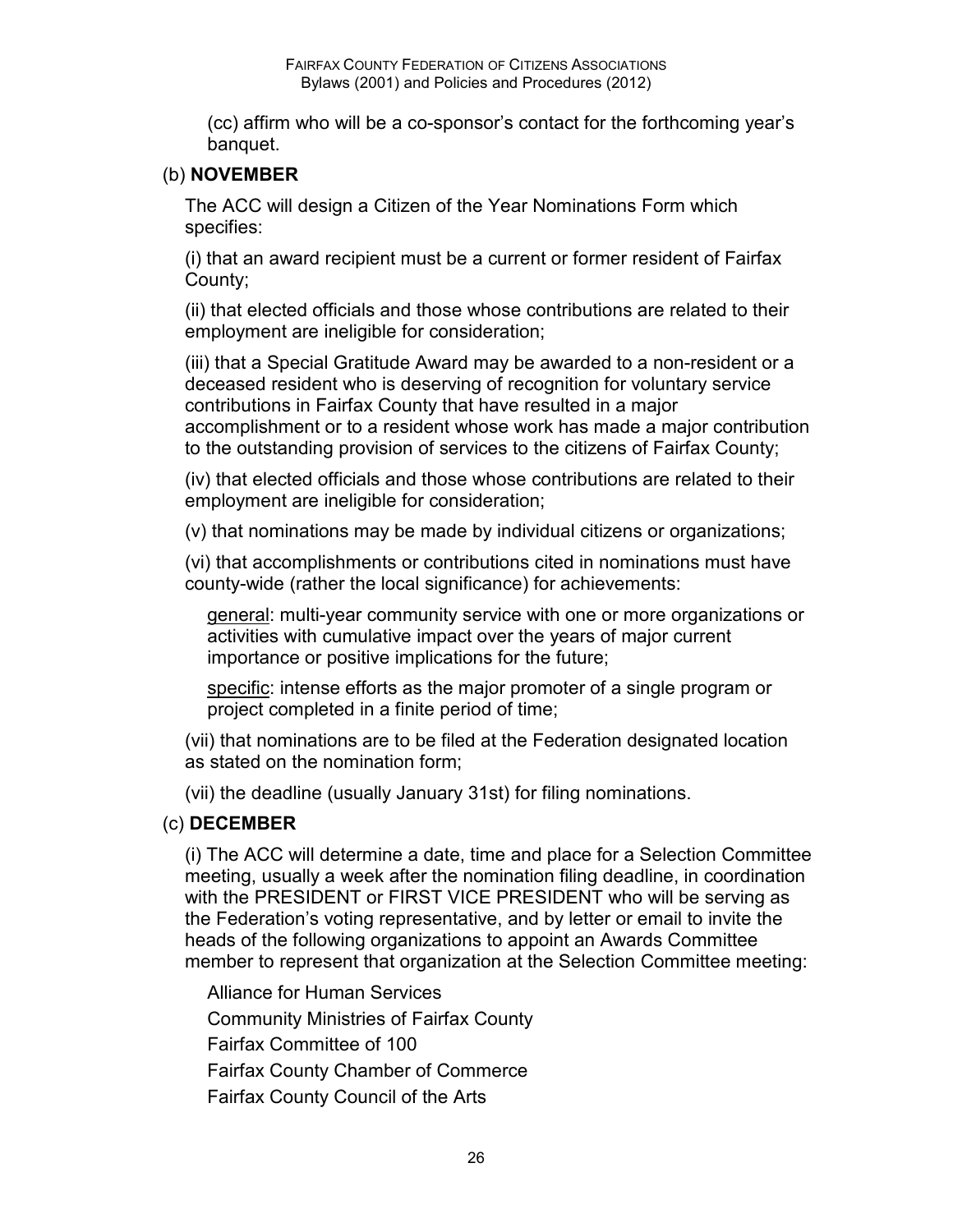Fairfax County Council of PTAs Fairfax-Falls Church United Way League of Women Voters of the Fairfax Area Volunteer Fairfax

The letter inviting organizations to name representatives will also include a sample of the Citizen of the Year nomination form and ask for the number of forms that organization wishes to be furnished (or whether the form should be forwarded electronically).

If a nomination is subsequently received recommending for Citizen of the Year a person selected to serve as an organization representative on the Selection Committee, the organization head shall be so advised and asked to name a substitute Selection Committee member.

(ii) The **ACC** will coordinate with the **PRESIDENT** on preparation and dissemination of a news release to provide the general public with information about the awards program and identify the location of nomination forms. The **ACC** will forward a copy of the news release to the County Public Affairs Office with a request for an appropriate article in the Weekly Agenda.

#### (d) **JANUARY**

(i) After the Banquet date has been finalized, the **ACC** will discuss with cosponsor(s) their respective participation regarding the banquet program;

(ii) The **BCC** and **TREASURER** will coordinate the program's expenses based on the Federation's adopted budget.

#### (e) **FEBRUARY**

(i) The **BCC** will recruit, principally from among current Federation Board Members, Awards Banquet Committee members willing to assist with invitation addressing, banquet name tag preparation, banquet registration table management, banquet eating, and the purchase and engraving of awards.

(ii) The **ACC** will affix and initial a postmark date on each nomination received, reproduce copies for all nominations received for forwarding to Selection Committee members 3-5 days in advance of the Selection Committee meeting, and include a reminder of the meeting date, time, and location, a caution that all forwarded nominations materials are to be kept in strict confidence, and reaffirmation that nominations will be accepted after the published deadline.

(iii) The **ACC** shall serve as non-voting Chairman of the Selection Committee and conduct the Selection Committee meeting under the following procedures:

(aa) all nominations will be discussed in detail in alphabetical order with committee members asked to augment written information furnished with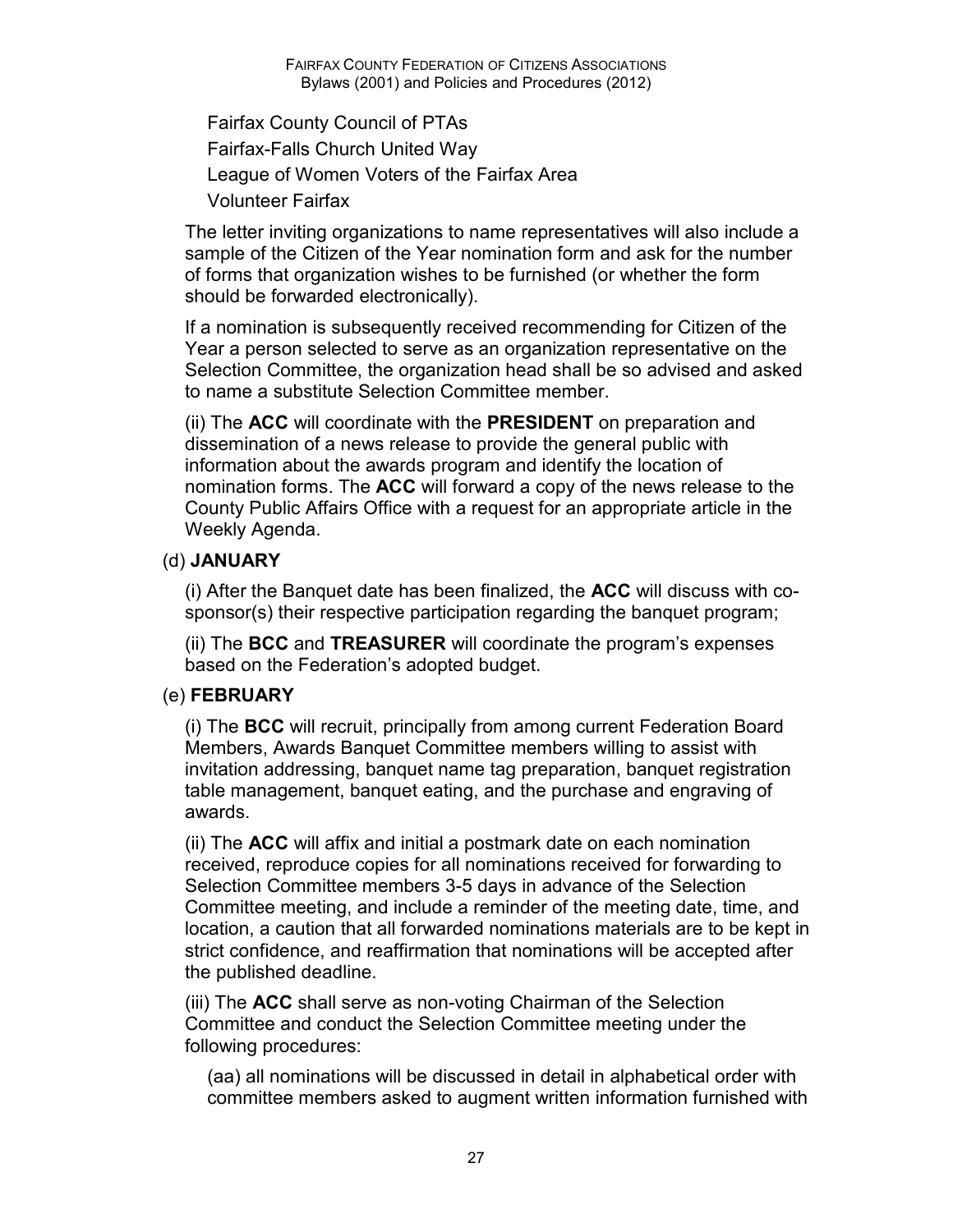other information of their own knowledge—which may expand upon a nominator's information—or identify "puffery" where a nominator's crediting may have been overstated;

(bb) each committee member will be instructed to begin the selection process by voting for his or her three "best nominees" from among all nominations submitted and giving:

- 3 votes to the member's first choice
- 2 votes to the member's second choice
- 1 vote to the member's third choice

(cc) after the results of the initial weighted balloting have been tallied, the Selection Committee shall, by majority vote, select 3-5 "finalists" from among the highest vote receivers on the initial balloting for further discussion and consideration.

(dd) selection of a Citizen of the Year (COY shall require a majority vote; if, after two ballots, no candidate has received a majority, the lowest vote receiver of the previous ballot shall be dropped and the voting process repeated;

(ee) after completion of the selection of a COY, consideration shall be directed to selection of 1-3 COM Award winners from among the weighted vote finalists; anyone who has received a COM in the past five years shall not be consider for the same award;

(ff) finally, consideration shall be given to any nominees forwarded for consideration for a Special Gratitude Award (SGA); the contributions of such nominees shall be weighed against the contributions of those just selected for other awards; a majority vote of the Selection Committee shall be necessary for designation of an SGA.

(iv) The **ACC** shall contact award winners the next day following the Selection Committee meeting to advise them of their selections, of the arrangements for the Annual COY banquet, and to ask each to prepare and forward to the **BCC** a list of co-workers, friends, neighbors, and relatives to whom invitations to the banquet should be sent. In addition, the **ACC** will advise award winners to prepare remarks after acceptance of their awards. (Generally the COY may speak for ten minutes and each COM or SGA winner may speak for five minutes; however, the length of time of remarks shall be dictated by the planned awards ceremony time table.)

(v) The **ACC** shall prepare, in coordination with cosponsor(s), a news release which includes background information on each award winner with

- (aa) copies to co-sponsor(s); and
- (bb) copies to media identified as serving Fairfax County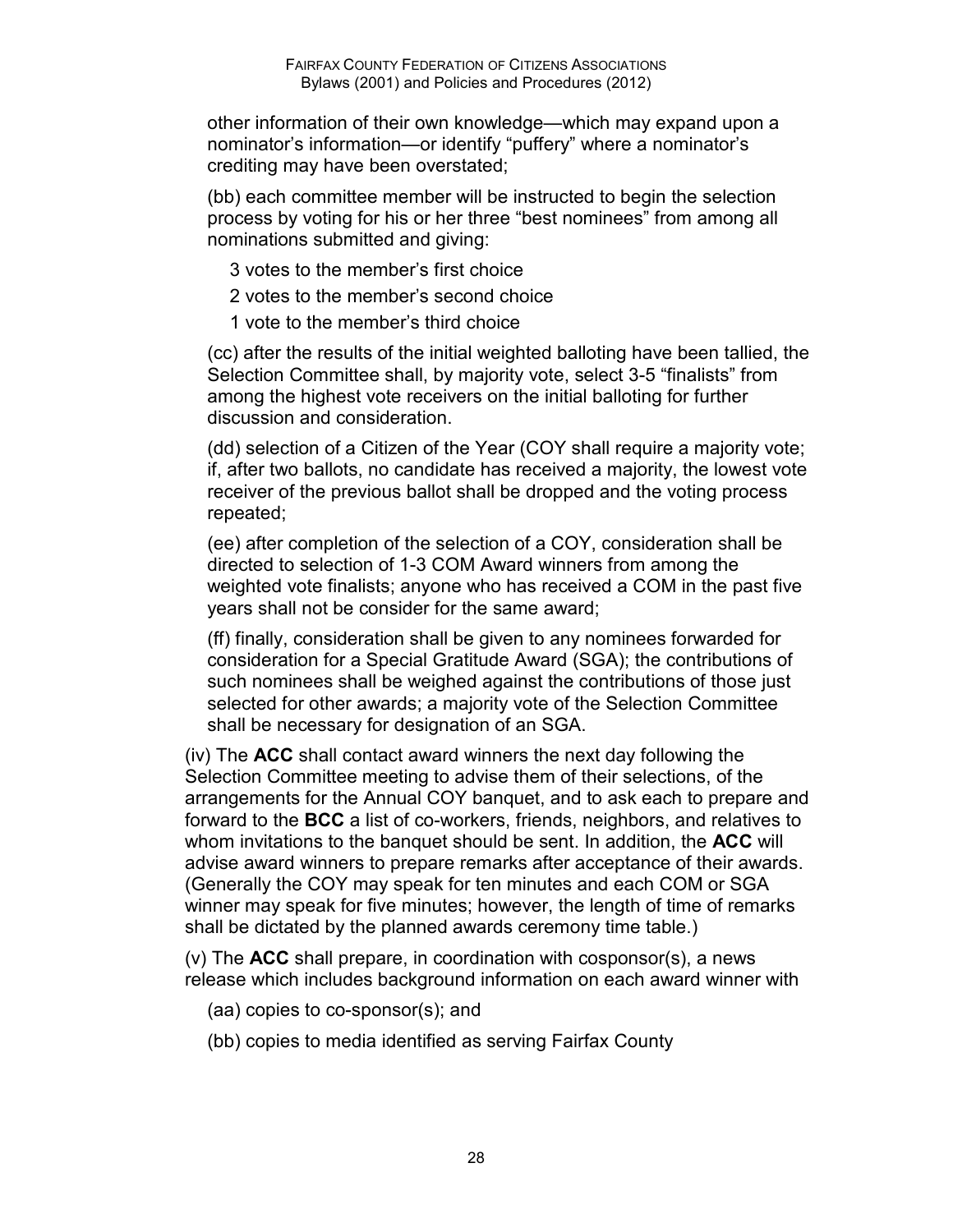#### (f) **MARCH**

(i) The **ACC** will contact the previous year's COY to pick up the Federation Cup and arrange for its engraving with the name of the new COY.

(ii) The **ACC** will arrange for purchase and engraving of awards for:

(aa) COM Award(s);

(bb) any SGA Award(s).

(iii) The **ACC** will arrange for purchase and engraving of a plaque, bowl, or other replacement for the Federation Cup returned by the previous year's COY.

(iv) The **ACC** will coordinate with the **PRESIDENT** regarding who will determine whether a planned introducer will be able to attend on the COY date and who will extend complimentary ticket invitations to others such as:

(aa) the introducer of the COY (usually the Chairman of the Board of Supervisors, if available);

(bb) introducers of COM winners(s) (usually the Supervisor or a State Legislator representing the District where the winner lives OR the head of the organization where the winner has been most active);

(cc) introducer(s) of any SGA award winner(s).

(v) The **ACC** will coordinate with the **PRESIDENT** on the designing of a banquet program. (The easiest process is to mark changes to the previous year's program and substitute biographical data and pictures of current year award winners.)

(vi) The **ACC** will arrange for the printing of the banquet program by a Fairfax County printer (e.g., D&P Printers at 703-941-2114).

(vii) The **ACC** will advise the **BCC** of pertinent information generated by the Selection Committee.

(viii) Early in the month the **ACC** will arrange for the printing of COY banquet invitations (showing a deadline for returning reservations), envelopes, response cards (providing menu choice), and response card envelopes (addressed to the designated location).

(ix) The **BCC** will compile a list of invitees (and eliminate duplicates) from lists of:

(aa) Federation Board Members, Past Federation Presidents, District Council Chairmen, Presidents of dues-paid Neighborhood Associations, and designated Neighborhood Association representatives and alternates to the Federation;

(bb) designated management officials of cosponsor(s);

(cc) previous COY, COM, and SGA winners for whom local addresses are available;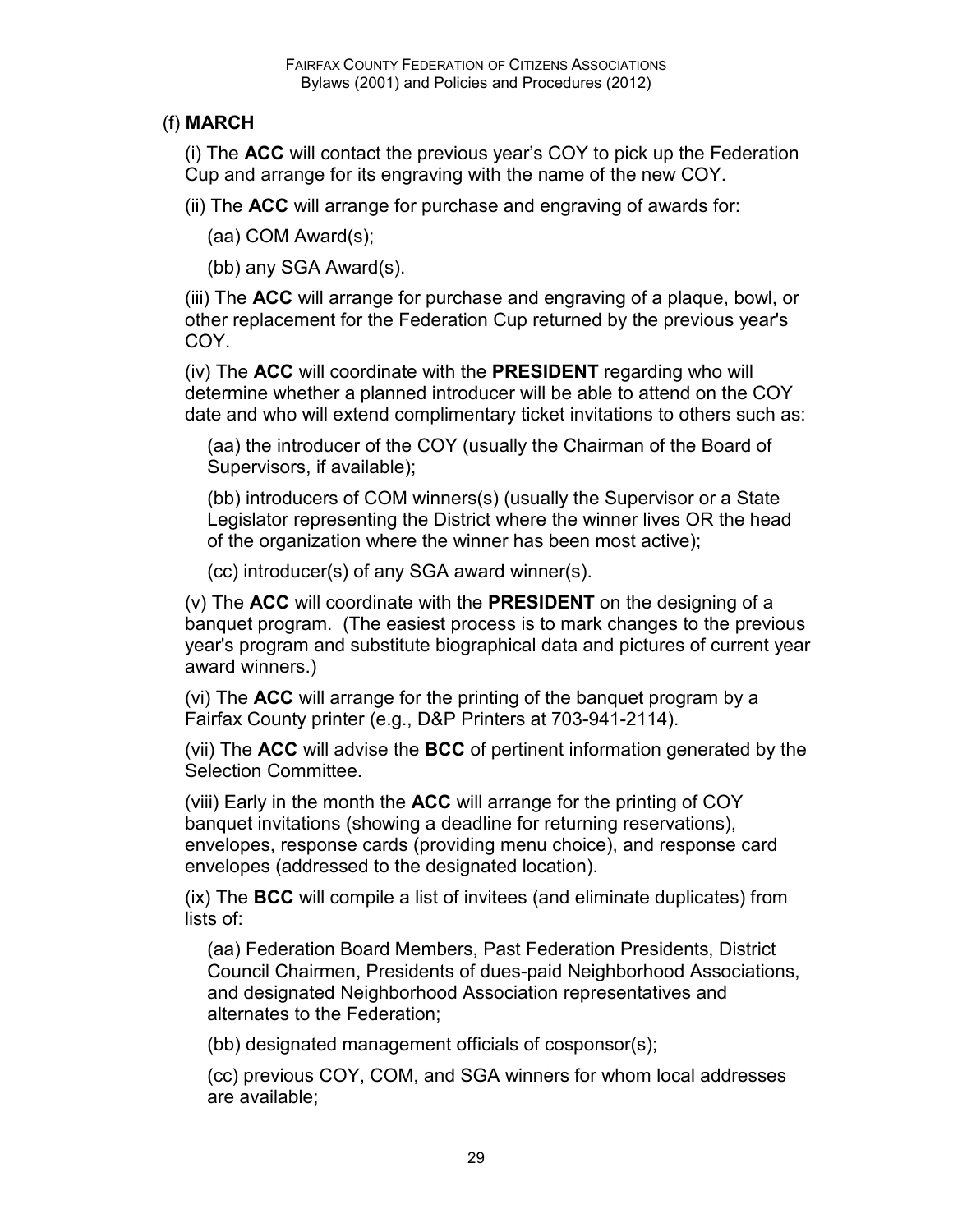(dd) news media contacts;

(ee) incumbent County officials, State Senators, State Delegates, and Members of Congress serving Fairfax County;

(ff) presidents and representatives of organizations who served on the Awards Committee;

(gg) co-workers, friends, neighbors, family members, and other relatives of award winners as solicited from award winners;

(hh) selective use of the Fairfax Committee of 100 membership list and other pertinent organization lists (e.g. Boards of organizations represented on the Awards Selection Committee);

(x) The **BCC** will schedule a committee meeting to address and stuff invitation envelopes, affix stamps, and mail banquet invitations.

(xi) The **BCC** will arrange for a photographer to take pictures at the banquet and a field representative to assist in recognition of VIPs.

#### (g) **APRIL**

(i) The **BCC** will recruit specific committee members to collect reservation envelopes returned to the designated location for processing of responses to invitations:

(aa) the designated location mail box should be checked at least twice weekly until seven days before the scheduled banquet and daily thereafter;

(bb) checks received shall be forwarded to the Federation Treasurer;

(cc) reservation cards matching lists furnished by award winners should be kept in separate groups and the respective award winners contacted to discuss preferred seating arrangements for "their tables";

(dd) a master table assignment list should be prepared 1-2 days before the banquet and furnished to committee members assigned to the registration table; name tags should be prepared indicating table assignments and menu selections (by color coding).

(ii) The **BCC** will arrange with a Fairfax County florist for the purchase and banquet day delivery to the hotel/motel, or for a pickup by a BCC member, of:

(aa) table top arrangements for the speakers' table;

(bb) corsages (for women) and boutonnieres (for men) in numbers sufficient to provide one each to award winner and the previous year COY.

(iii) The **BCC** will recruit specific committee members to staff the banquet reservation table to: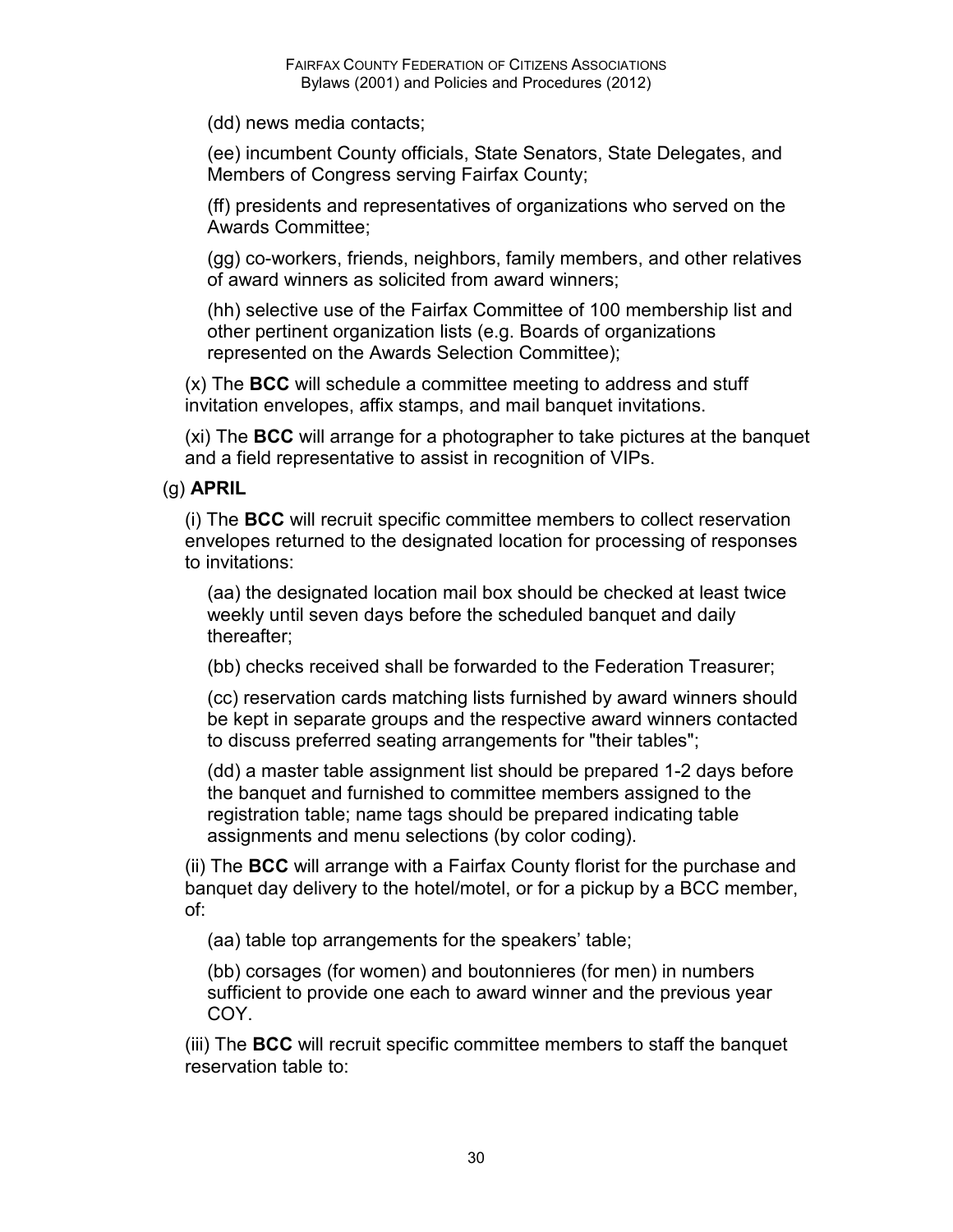(aa) lay out name tags in alphabetical order for prepaid ticket purchasers and complimentary guests;

Co-Sponsors representative(s);

COY and one guest;

COM winner(s) and one guest (each);

SGA winner and one guest;

Previous Year COY and one guest;

Keynote Speaker and one guest (or staff member);

Introducers of COY, COM, and SGA winner(s);

(bb) hold back name tags for reservations committed for "payment at the door" for hand out after payment has been received.

(iv) The **BCC** will prepare for the **PRESIDENT** a list of "Introductions" based on reservations received as of the morning of the Banquet which the **PRESIDENT** will use to introduce in groups (with the audience asked to withhold applause until an entire group has been introduced):

- (aa) representative(s) of the co-sponsor(s);
- (bb) previous COY winners;
- (cc) previous COM winners;

(dd) previous SGA winners;

(ee) elected officials;

(ff) former elected officials;

(gg) selected appointed officials (e.g. County Executive, Superintendent of Schools, Governor's cabinet);

(hh) members of the current year Awards Selection Committee;

(jj) past Federation presidents.

(v) The **BCC** will coordinate periodically with the hotel/motel's banquet office contact to determine final arrangements including:

(aa) size of speaker's riser and placement of microphones and flags;

(bb) arrangement of tables;

(cc) placement of copies of the banquet program at each place;

(dd) final attendance guarantee (usually about 95% of reservations as of date of required guarantee as last minute cancellations and "no shows" usually exceed last minute reservations and "walk-in" attendees);

(ee) final billing arrangements.

(vi) The **ACC** will prepare for the **PRESIDENT** a "platform agenda" (expanding on information in the printed program) including one or more designated time periods for "Introductions."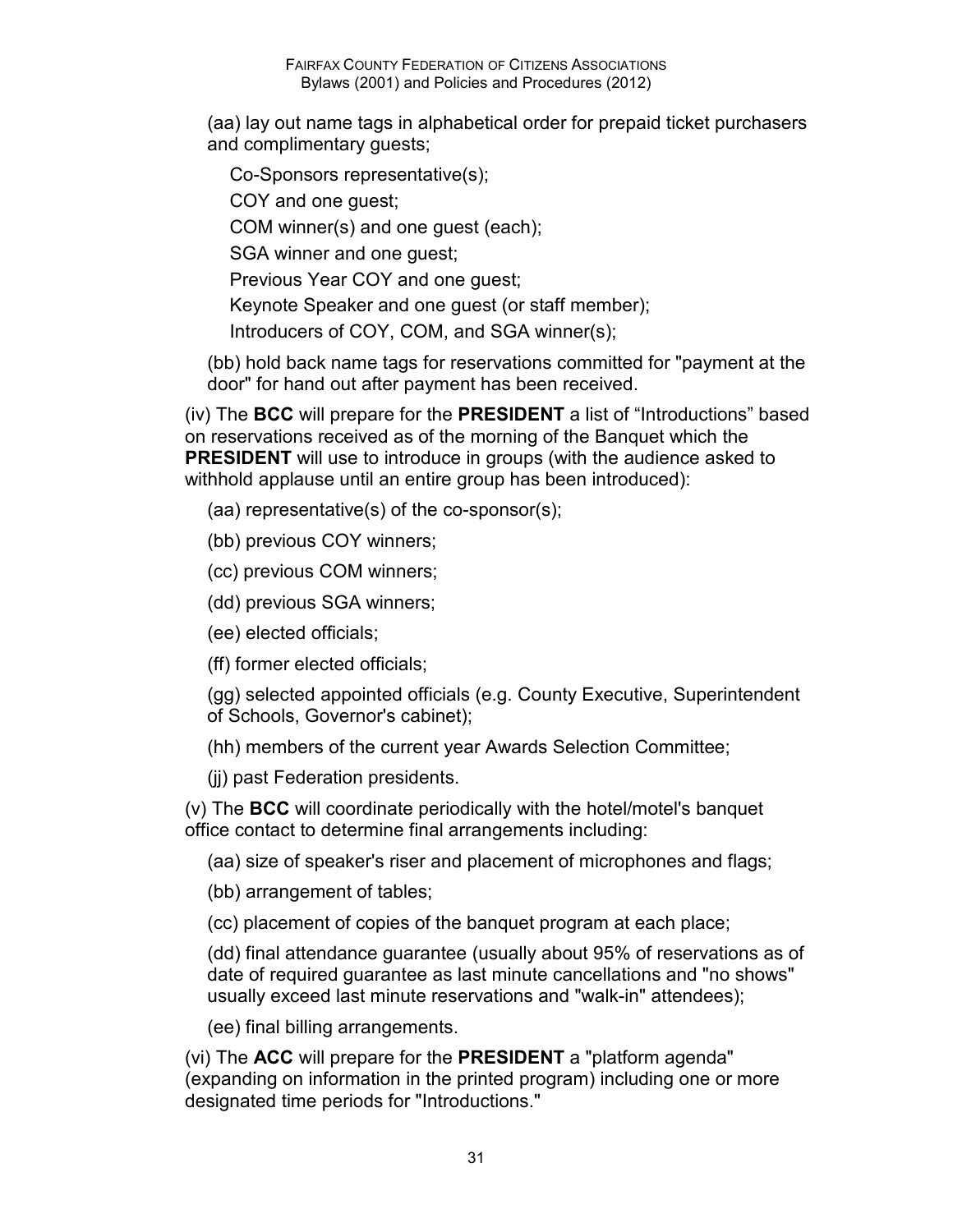(vii) Approximately two weeks prior to the banquet, the **ACC** will contact media representatives to solicit media coverage.

(viii) Approximately three days prior to the Banquet, the **PRESIDENT** will telephone the keynote speaker (or staff member contact) to:

(aa) reaffirm attendance and identify any guest or staff member accompanying the speaker;

(bb) determine any special arrangements or accommodations needed

#### (g) **POST-BANQUET**

(i) The **PRESIDENT** will send thank you letters to the keynote speaker, appropriate co-sponsor officials, and others who should be thanked for their contributions to the banquet's success (e.g., contributors of floral arrangements or musicians).

(ii) The **TREASURER** will confer with the **BCC** to ensure that bills for printing invitations, postage, purchasing and engraving of awards, and printing of programs have been submitted and paid.

(iii) The **BCC** and **TREASURER** will coordinate preparation of a final report to the Federation Board listing revenues, expenses, and resulting profit or loss.

(iv) The **ACC** will file in the Federation's records one copy of:

(aa) all information relating to the selection of award winners (for possible re-use one year later if the number of nominees is small);

(bb) the printed Banquet program;

(cc) the "platform agenda."

(v) The **PRESIDENT, ACC** and **BCC** will confer to review Supplement B policies and procedures, tabulate lessons learned from the just concluded banquet efforts, and prepare any appropriate recommendations to the Federation Board for revisions to Supplement B.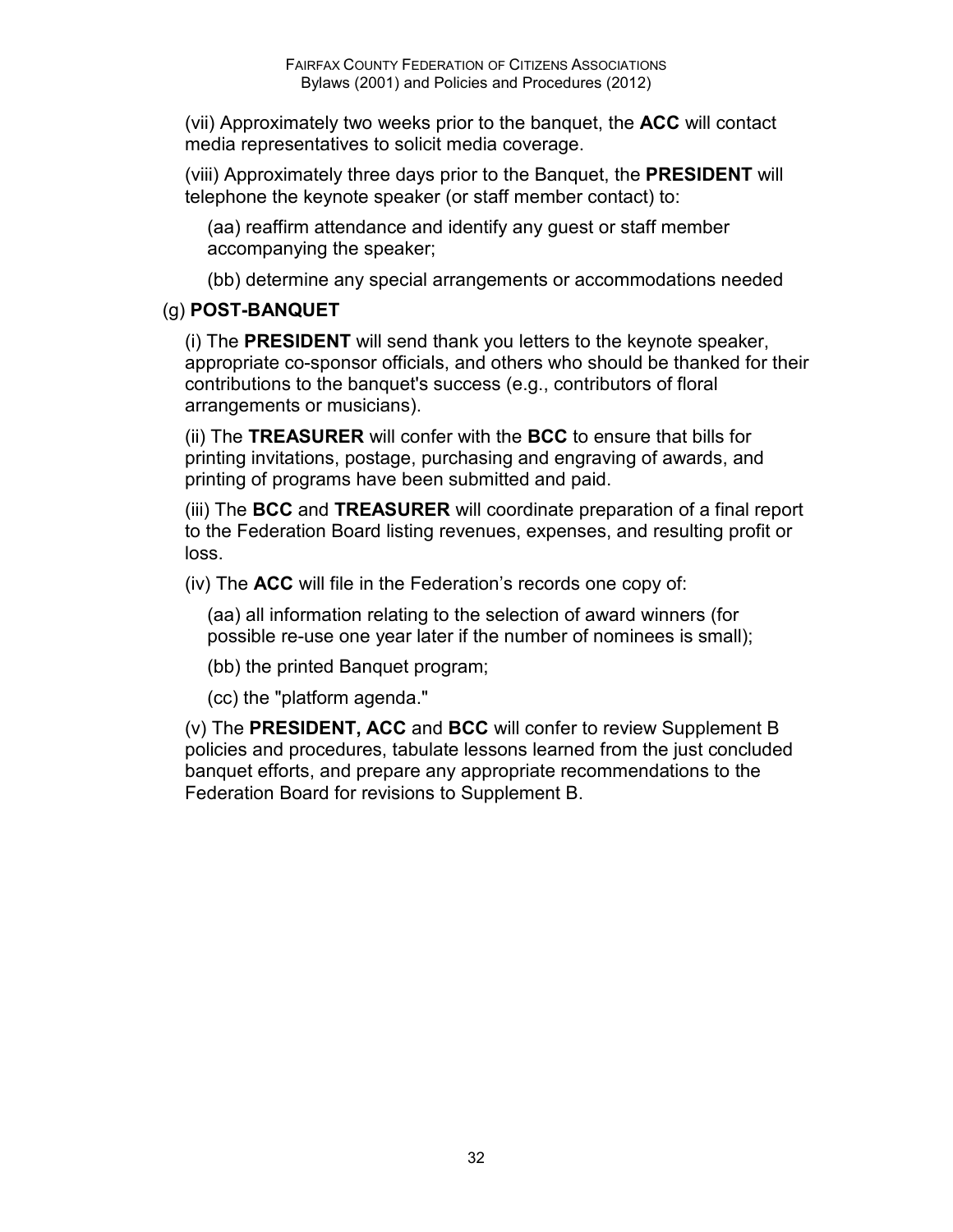# **Index**

ACC, 25, 26, 27, 28, 29, 31, 32 Annual Awards Banquet, 14 Annual Meeting, 5, 11, 19 Association Delegate, 8 Audit Committee, 7, 20 Awards Banquet Committee, 10, 27 Awards Banquet Committee Chair, 25, *See* BCC Awards Selection Committee, 10 Awards Selection Committee Chair, 25, *See* ACC BCC, 25, 27, 28, 29, 30, 31, 32 Board Meetings, 5, 14, 15, 16, 18, 19, 20, 21, 22 Board of Directors, 3, 4, 5, 9, 10, 11, 12, 13, 14, 19, 20, 23, 24 Duties, 14 Eligibility, 14 Budget Committee, 17 Chairs, 3 Citation(s) of Merit. *See* COM Citizen Association Services Committee, 17 Citizen of the Year, 12, 14, 26, 27, *See* COY Co-chair, 16 Co-chairs, 14, 16 COM, 25, 28, 29, 31 Committee chairs, 13, 16 Committee Chairs, 7, 13, 14, 16 Corresponding Secretary, 5, 9 COY, 25, 28, 29, 30, 31 Directors, 5, 7, 12, 14, 15, 16, 19, 20, 22 District Council Representatives, 8 District Councils, 13, 20, 21, 29 District Representatives, 13, 16, 20, 21 Education Committee, 17 Environment Committee, 18

Executive Board, 25 Federation Board, 13 Federation Bulletin, 8, 12, 13 Federation Cup, 25, 29 Federation Webmaster, 21 Federation Website, 13, 15, 16, 22, 23 Finance Committee, 9, 19, 20 First Vice President, 4, 5, 6, 7, 8, 12, 14, 22, 26 Human Services Committee, 18 Immediate Past President, 10, 13, 14, 25 Land Use Committee, 18 Legislation Committee, 18 Membership Chair, 7, 8 Membership Committee, 8, 21 Membership Meetings, 20, 21, 22 Newsletter Editor, 13, 16 Nominating Committee, 5, 6, 7, 10, 21 **Officer** Presiding, 9, 12, 13, 21 Officers, 3, 5, 6, 7, 8, 10, 11, 13, 14, 15, 16, 21, 22 Past Federation Presidents, 29, 31 Past President, 6, 25 Policy Decisions, 21 President, 4, 5, 6, 7, 8, 9, 10, 11, 14, 15, 16, 18, 19, 20, 21, 25, 26, 27, 29, 31, 32 Public Safety Committee, 19 Quorum Board Meeting, 21 Board of Directors, 16 Regular & Special, 11 Recording Secretary, 5, 9, 12 Regular meetings, 10 Removal, 10, 21